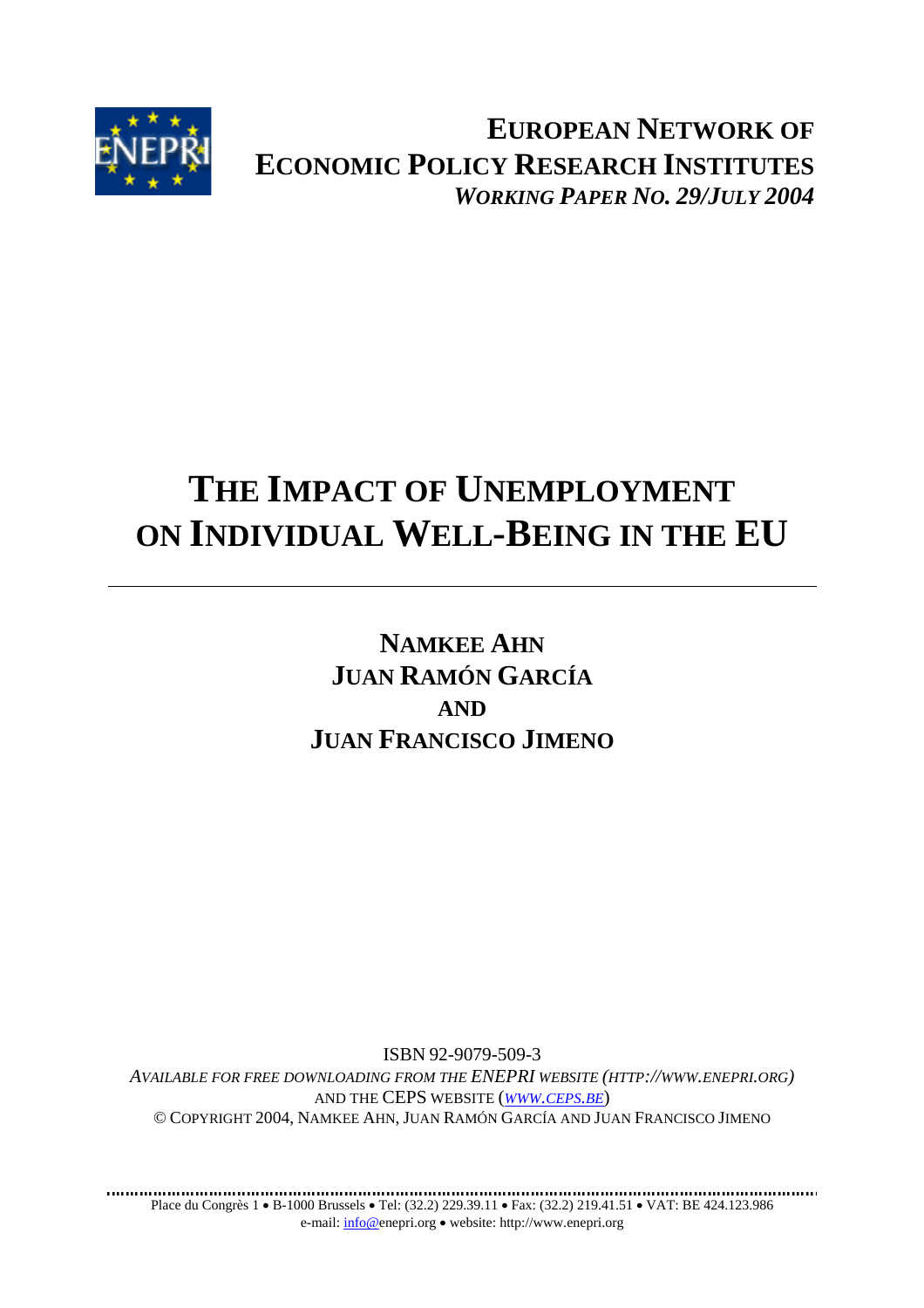## **The Impact of Unemployment on Individual Well-Being in the EU**

*ENEPRI Working Paper No. 29/July 2004* 

### **Namkee Ahn, Juan Ramón García and Juan Francisco Jimeno\***

#### **Abstract**

Among the working-age population, one of the most damaging individual experiences is unemployment. Many previous studies have confirmed the devastating effects of unemployment on individual well-being, both pecuniary and non-pecuniary. Using the data from the European Community Household Panel survey, we examine the factors that affect unemployed workers' well-being with respect to their situations in their main vocational activity, income, housing, leisure time and health in Europe.

Unemployment substantially reduces an individual's satisfaction levels with his or her main vocational activity and finance, while it greatly increases his or her satisfaction levels with leisure time. With respect to health, it has a small negative effect. Unemployment duration also has a small, negative impact on individual well-being, suggesting that unemployment has a lasting and aggravating effect throughout the spells of unemployment, contradicting the theory of adaptation.

Three other results are worth mentioning. First, there are large cross-country differences in the consequences of unemployment on individual well-being. Fewer effects resulting from unemployment are observed in Denmark and the Netherlands than in other countries. Part of this difference seems to be the result of the differences in the regulations and functioning of the labour market. In these two countries, where the unemployment rate is lower, the spells are shorter and unemployment protection (unemployment benefits and active labour market policies) is greater. Second, with respect to methodology, there are small differences between the cross-section and panel estimates, suggesting a small bias as a result of unobserved fixedeffects in the cross-section estimation. Finally, among the unemployed, non-pecuniary factors – such as job prospects, health and social relations – show significant effects on individual well-being, along with household income.

**Key words**: satisfaction, health and unemployment.

We are grateful for financial support from the European Commission to the AGIR (Ageing, Health and Retirement in Europe) project under the FP5.

 $\overline{a}$ \* FEDEA, Madrid.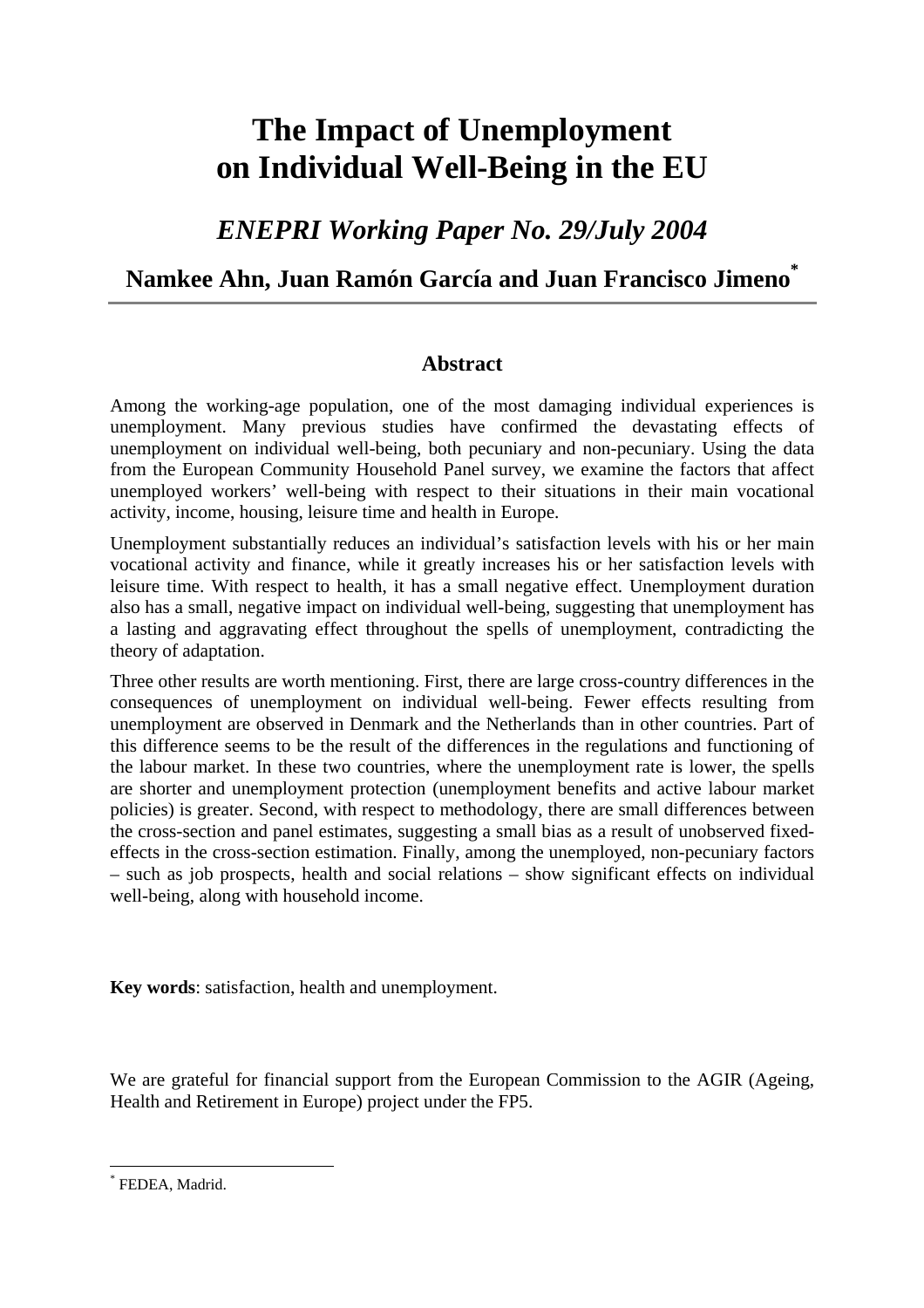## **Las consecuencias de paro sobre el bienestar individual en la Unión Europea**

## *ENEPRI Working Paper No. 29/July 2004*

### **Namkee Ahn, Juan Ramón García and Juan Francisco Jimeno\***

#### **Sumario**

Entre la población en edad de trabajar, una de las experiencias individuales más dañinas es encontrarse desempleado. Estudios anteriores han confirmado efectos devastadores del desempleo sobre el bienestar individual, tanto pecuniarios como no pecuniarios. Usando los datos del Panel de Hogares de la Unión Europea, examinamos los factores que afectan al bienestar de los desempleados en Europa en relación a su actividad principal, su situación económica, las condiciones de su vivienda, su tiempo de ocio y su salud en Europa. La incidencia del desempleo disminuye sustancialmente los niveles de satisfacción con la actividad y la situación económica, mientras que aumenta el nivel de satisfacción con el tiempo de ocio. Con respecto a la salud, su efecto es negativo pero reducido. La duración del desempleo afecta también negativamente al bienestar individual, lo que sugiere un efecto duradero que se agrava con el tiempo de permanencia en dicha situación, contradiciendo la teoría de la adaptación. Cabe destacar tres resultados adicionales. En primer lugar, se constatan diferencias importantes entre países en cuanto a las consecuencias del paro sobre el bienestar individual. Las repercusiones del desempleo son menores en Dinamarca y los Países Bajos que en los restantes países de la UE. Una parte de esta discrepancia parece ser debida a las diferencias en cuanto al funcionamiento y regulación del mercado de trabajo. En Dinamarca y los Países Bajos, la tasa de desempleo es menor, el tiempo de permanencia en el desempleo es más corto y la protección social (los subsidios de desempleo y políticas de mercado de trabajo activas) es mayor. En segundo lugar, con respecto a la metodología, hay pequeñas diferencias entre las estimaciones transversales y las de panel, lo que sugiere que el sesgo provocado por la heterogeneidad inobservada en las estimaciones de sección cruzada es reducido. Finalmente, entre los parados, los factores no pecuniarios, tales como las perspectivas de trabajo, el estado de salud y las relaciones sociales, muestran efectos significativos sobre el bienestar individual, junto con la renta del hogar.

 $\overline{a}$ 

<sup>\*</sup> FEDEA, Madrid.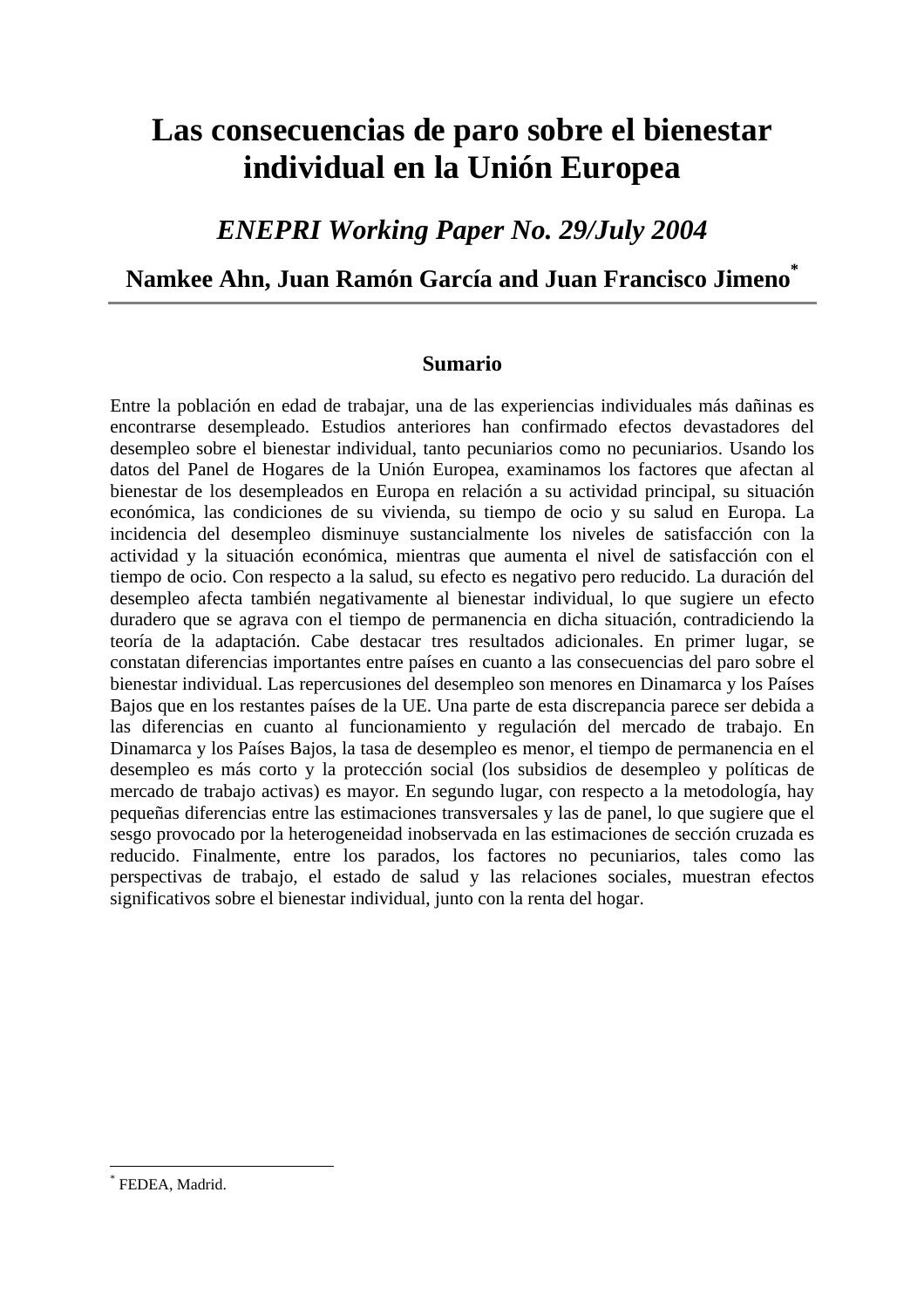## **The Impact of Unemployment on Individual Well-Being in the EU**

*ENEPRI Working Paper No. 29/July 2004* 

### **Namkee Ahn, Juan Ramón García and Juan Francisco Jimeno**

#### **1. Introduction**

Individual well-being (or happiness) depends on many things, including income, labour market status, job characteristics, health, leisure, family, social relationships, security, liberty, moral values and many others. Among the working-age population, one of the most damaging individual experiences is unemployment. Many previous studies have confirmed the devastating effects of unemployment on individual well-being. Economists have emphasised income and consumption consequences (Browning & Crossley, 1998; Bentolila & Ichino, 2002), while other research papers have emphasised the physical, mental and emotional damage of unemployment (for example, Argyle, 1999; Darity & Goldsmith, 1996; Clark & Oswald, 1994 and 2002; Frey & Stutzer, 2002).

There are fewer studies that examine the factors that affect the extent of well-being loss among the unemployed. Obviously, the extent that unemployment causes unhappiness depends on individual, social and institutional circumstances. Although unemployed workers usually suffer a reduction of income, its extent varies depending on other income sources, such as savings and income-generating asset holdings, unemployment insurance and private transfers. Non-pecuniary consequences such as the loss of identity and self-esteem, stress and depression also depend on the individual, family and social circumstances surrounding unemployed workers. On the other hand, unemployed workers gain time for activities such as leisure, training, physical exercise and domestic activities (Ahn et al., 2004). Therefore, in evaluating the effect of unemployment on individual well-being, we should consider all these relevant factors as well.

Most studies concerning the effect of unemployment on subjective well-being have used overall life satisfaction or happiness as a dependent variable, mainly because of the data availability. In this study, we examine the effect of unemployment on satisfaction in five domains of life – work or main activity, financial situation, housing situation, and leisure time and health – using the European Community Household Panel survey (ECHP). These five domains are without a doubt among the most important aspects of life that determine the quality of life and ultimately well-being.

Some of the questions that we try to respond to are: How large are the differences across countries in the effects of unemployment on individual well-being? What factors are behind these differences? What individual and family factors affect the satisfaction levels of unemployed workers and in which domains of life? For example, do unemployment benefits or other sources of income reduce the fall in satisfaction among the unemployed? How does the local economic variable affect the satisfaction level of the unemployed? That is, does the unemployed individual in a high unemployment region feel equally dissatisfied as those in a low unemployment region? How does the satisfaction level change as the unemployment duration becomes longer?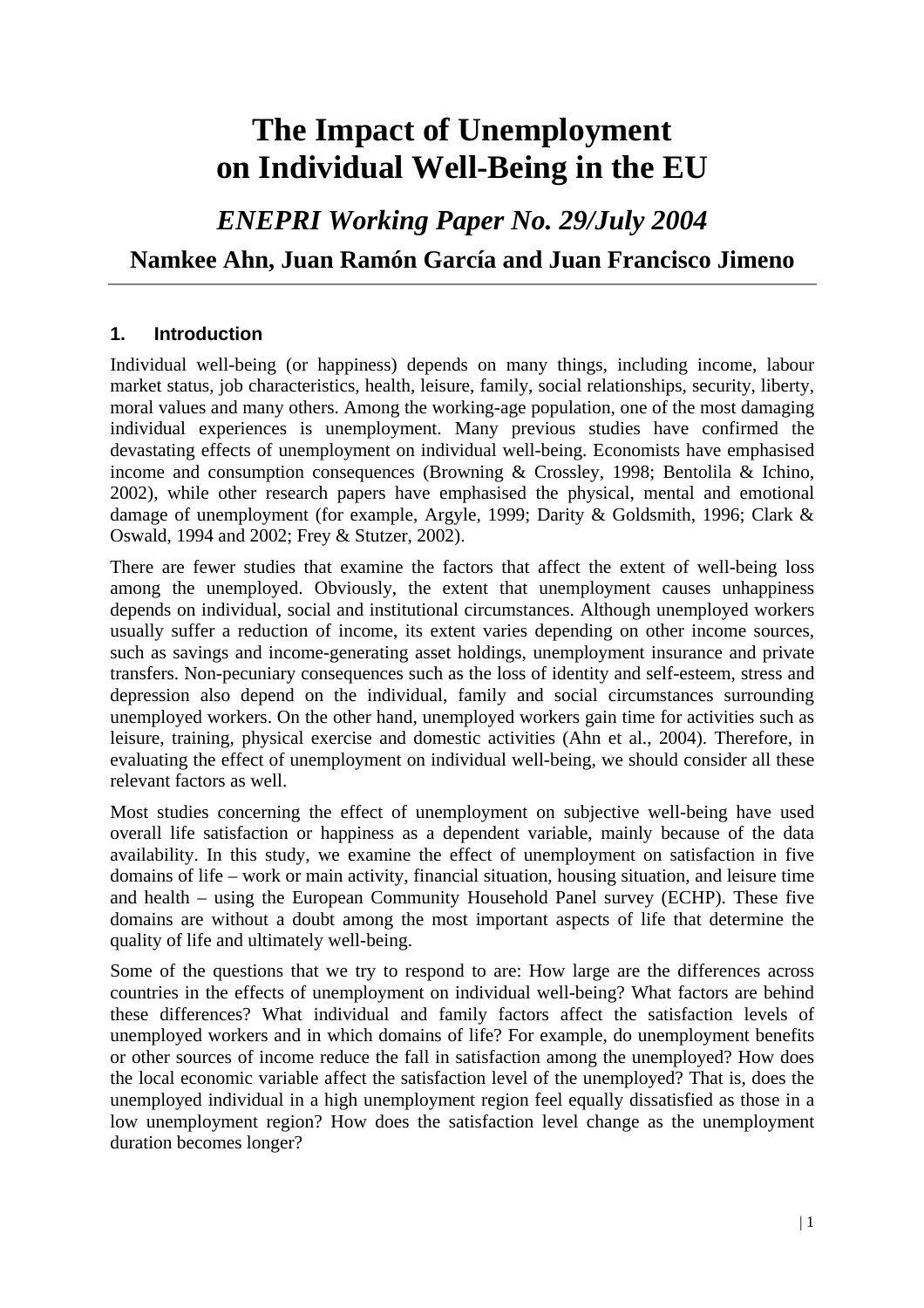#### **2. Conceptual background and literature**

#### **2.1 Satisfaction consequence of unemployment**

The immediate consequences of unemployment are (usually) a reduced income and an increased amount of time spent in non-labour market activities such as leisure. Consequently, the satisfaction level regarding income decreases and with respect to leisure time it increases. Concerning the satisfaction level with main vocational activity, unemployment tends to have negative psychological consequences, including the loss of identity and self-esteem, increased stress from family and social pressures, along with greater future uncertainty with respect to labour market status.

The satisfaction level with the financial situation of unemployed workers depends positively on other income sources, such as income-yielding assets, savings and unemployment benefits. It depends negatively on the opportunity costs in terms of foregone earnings. The higher the alternative income and the lower the opportunity costs, the smaller the drop in financial satisfaction will be.

The psychological effects of unemployment are fewer if future job prospects are better or if one has greater moral support from family and society. Those who have a working spouse are likely to feel less pressure and therefore enjoy greater satisfaction with his or her main work activity, income and leisure. Family and social relationships also alleviate the stress and anxiety of job loss. For many, work provides important sources of social relationships. Therefore, the satisfaction and health consequences of unemployment also depend on the family and social circumstances surrounding unemployed individuals. There is some evidence that family and social support promotes satisfaction and physical health, while social isolation is detrimental (Berkman & Glass, 2000).

The duration of unemployment is one important variable that affects the satisfaction levels among the unemployed. How does the satisfaction level change the longer one remains unemployed? The theory of adaptation and habituation, proposed mostly by psychologists, suggests a recuperation of satisfaction over unemployment spells as one adapts to the situation (Diener & Lucas, 1999). Easterlin (2003) distinguishes some life events such as income changes in which adaptation operates and others such as marriage, divorce and health where there is little or no adaptation. Lack of adaptation or habituation is also found with respect to unemployment in some studies that use panel data (Winkelmann & Winkelmann, 1998; Clark & Oswald, 2002; Clark et al., 2003).

#### **2.2 Health consequence of unemployment**

The impact of unemployment on individual health has been an important issue for researchers in many different areas. Many studies have shown the significant harmful effects of unemployment on morbidity and mortality (see a survey by Mathers & Schofield, 1998) as well as psychological health (Clark & Oswald, 2002). Recently, however, some studies have challenged the conventional findings. For instance, using extensive Danish longitudinal data, Browning et al. (2003) find no significant effects of unemployment (job displacement) on stress-related health outcomes. This finding is important in the literature because they use a large representative Danish sample with detailed longitudinal information on individuals' socio-demographic and economic situations. Nevertheless, there is a possibility that the Danish results are not applicable to other countries. Similarly, Ruhm (2003) and Ruhm & Black (2002) claim that health status is counter-cyclical, since unemployment leads to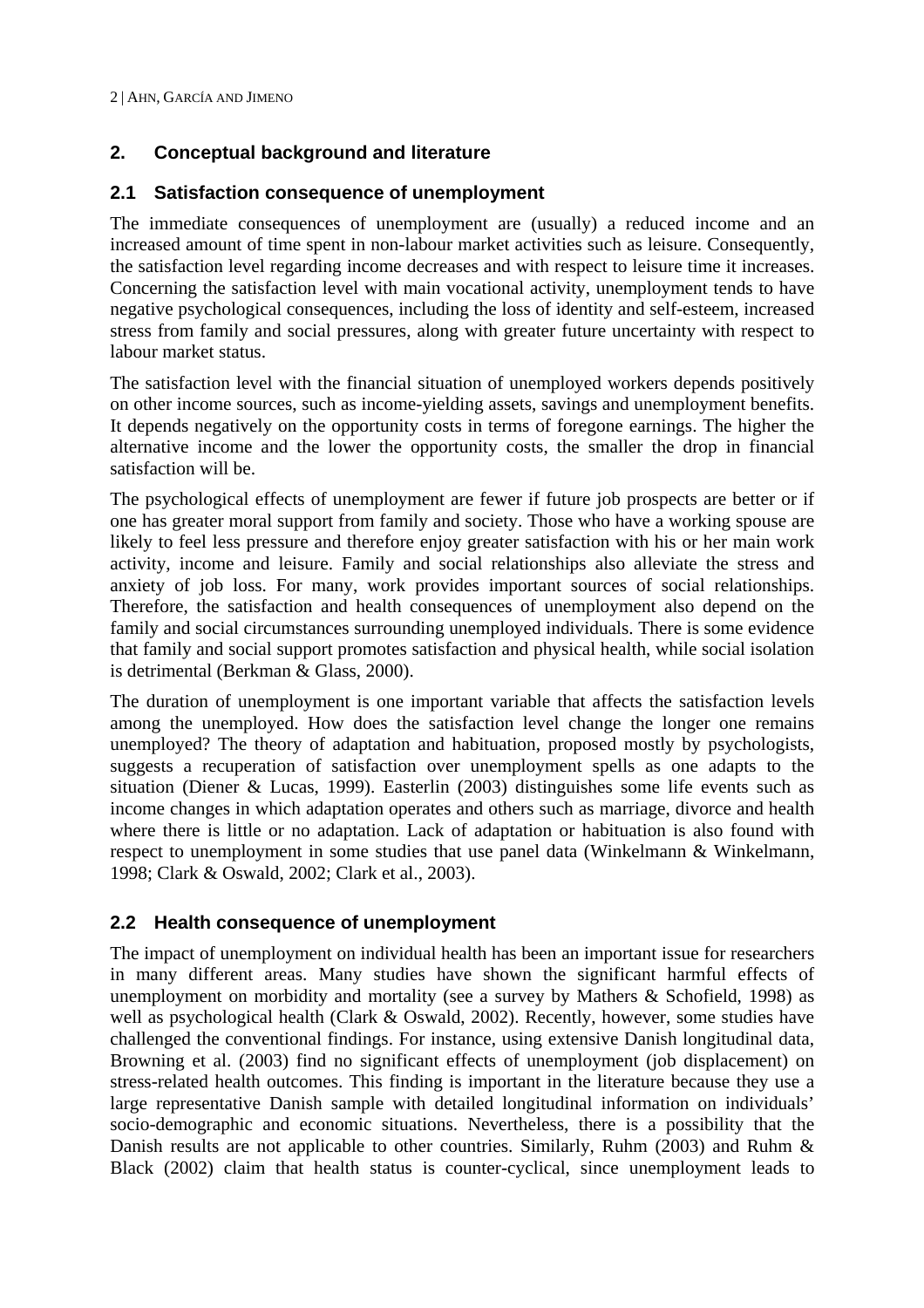improvements in physical health through the reduction of smoking and drinking, lower calorie intake, fewer traffic accidents and the increase of leisure time devoted to physical exercise.

#### **2.3 Endogeneity bias**

People choose to do things in order to be happier. Therefore, all the variables that can be chosen to some extent by individuals suffer the problem of endogeneity bias. Those who value money relatively more tend to do things to be richer than those who do not. Those who enjoy working are more likely to be employed than those who do not. Similarly, those who enjoy being in a stable partnership (are more likely to be married) healthy (try to be healthier) educated (are more likely to have higher education levels) having a stable residence (are more likely to be owner-occupiers) are more likely to engage in such activities than those who do not. Therefore, all of these variables are endogenous in the happiness or satisfaction regression. Only those variables that cannot be chosen by individuals, such as gender, age and involuntary unemployment (and to some extent education) are exogenous. The estimated coefficients of the endogenous variables by a standard regression are likely to be underestimated. The magnitude of bias will depend on the degree to which individuals can act on such choices in order to be happier. A typical remedy is to use instrumental variables that are sufficiently correlated with the endogenous independent variables but not with dependent variables. In our case, we cannot carry out this method since we have no variables that satisfy this criterion. Thus, in interpreting the results of following analyses, one has to take into account of the possibility of this bias.

#### **3. Data**

 $\overline{a}$ 

The data we use come from the European Community Household Panel, which was conducted annually from 1994 until 2001 across many Western European countries. It started with 12 incumbent member countries and was joined by Austria in 1995 and by Finland in 1996. Sampling and survey questions were carefully prepared to insure maximum comparability across countries.<sup>1</sup> A further advantage of the ECHP is that the surveyed countries share more or less similar culture and development levels as well as geographical proximity.

At the outset, it is important that the survey questions we analyse are well-understood. The respondents in the ECHP were asked "How satisfied are you with your present situation in 1) your work or main activity, 2) your financial situation, 3) your housing situation, and 4) the amount of leisure time you have?" with six possible response categories ranging from "very dissatisfied"  $(=1)$  to "fully satisfied"  $(=6)$ . With respect to health, the question is "How is your health status in general?" with five possible response categories ranging from "very bad" to "very good".

The satisfaction and health questions are based entirely on individuals' own perceptions. The questions asked are not concrete in terms of comparison groups or in the description of each  $\frac{1}{2}$  category of satisfaction levels or health status,<sup>2</sup> therefore leaving large room for interpretation

<sup>&</sup>lt;sup>1</sup> See Peracchi (2002) for a general description of the survey and some discussion on the problems of attrition, non-response and weighting procedures in the survey.

<sup>&</sup>lt;sup>2</sup> For the satisfaction questions, the categories  $(2, 3, 4 \text{ and } 5)$  between the worst ("very dissatisfied"=1) and the best ("fully satisfied"=6) have no words attached to them. It is also interesting to note that there is no single category exactly in the middle as there are six categories in total. People who consider their satisfaction level to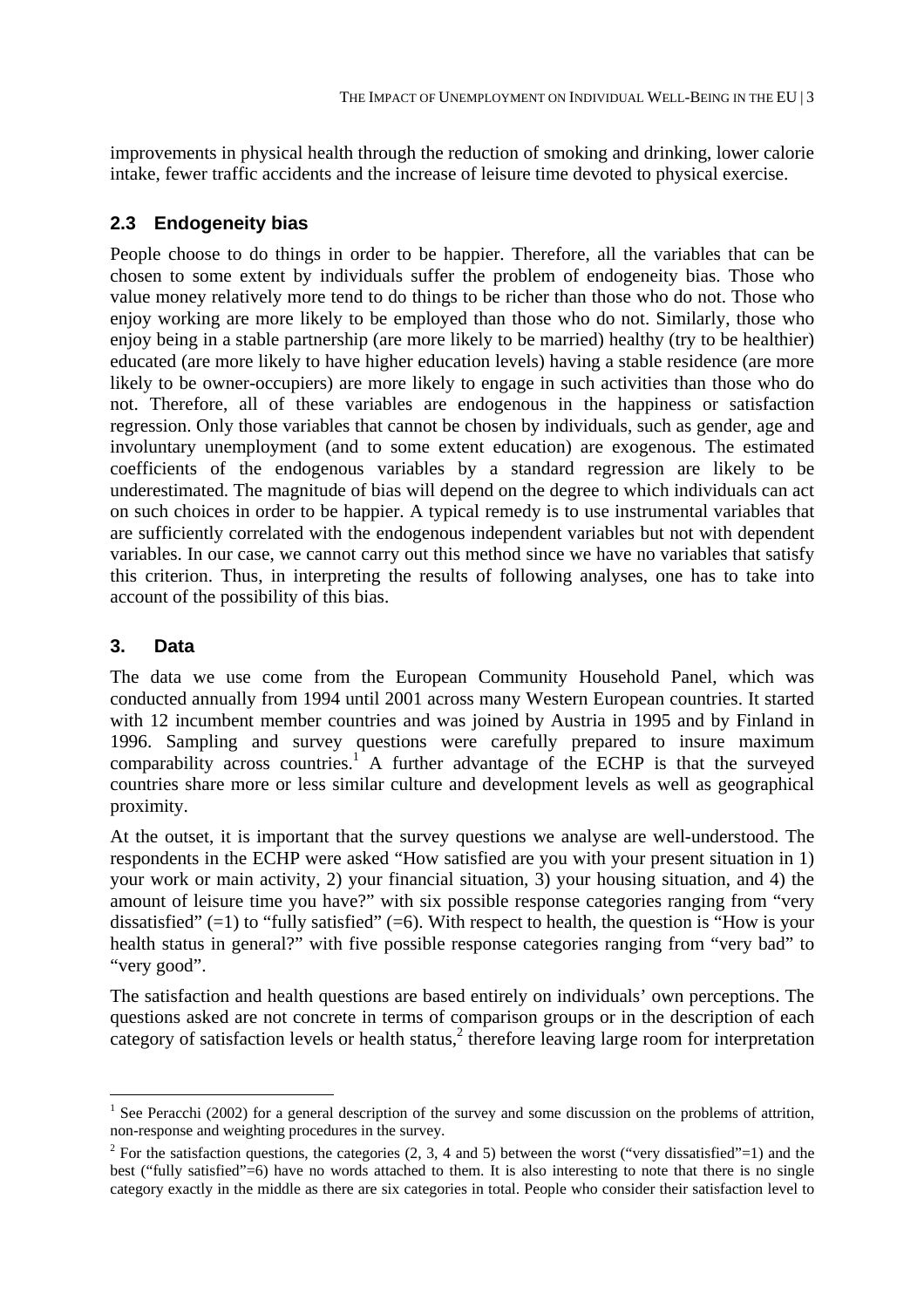by interviewees. Second, the possible responses are ordered qualitatively.<sup>3</sup> Comparing the responses between groups of people is not straightforward. We begin with simple 'averages' of the responses to the questionnaire. The simple average provides a satisfaction or health index (the bigger the average, the happier or healthier) that is comparable across the populations if we are willing to assume the linearity across responses.

#### **4. Well-being differences between the employed and the unemployed**

First, we examine the association between employment status on the one hand and satisfaction or health status on the other hand using pooled cross-section samples of all waves (1994- 2001) of the ECHP. In Table 1, we compare the average levels of satisfaction and health status between the employed and the unemployed. We restricted the category of employed persons to paid employees with more than 15 hours of work per week. Furthermore, to avoid confounding the possible correlated effect of educational activities and semi-retired unemployment, we restricted the sample to those aged from 25 to 54. We also report average ages by employment status to see whether age strongly affects satisfaction or health differences by employment status.

The largest difference in satisfaction by employment status is shown in the satisfaction with main activity. Paid employees enjoy 1.76 points higher satisfaction than unemployed persons. This difference is indeed large given that the satisfaction scale ranges from 1 to 6. The difference is also large in individuals' level of satisfaction with their financial situation, being 3.81 for employees versus 2.42 for the unemployed. As expected, housing satisfaction does not vary so much by employment status as it does with main activity or income satisfaction although employees again declare higher satisfaction in this area than the unemployed. As to leisure-time satisfaction, the unemployed declare substantially higher satisfaction than the employed. With respect to health status, the difference is 0.2 in favour of employed persons. The age difference between the employed and the unemployed, with workers being 1.54 years older on average, is relatively small to explain the satisfaction or health differences between the two groups. In summary, there is quite clear evidence that the unemployed suffer substantial reductions in satisfaction in all aspects of life except for leisure time. Even in leisure-time satisfaction, the difference might not be so favourable for the unemployed if we consider the quality of leisure, since employees – who are relatively richer than their unemployed counterparts – are likely to spend more money during each hour of leisure.

Although the differences revealed by employment status are the same across countries, their magnitude varies substantially. With respect to the satisfaction with vocation or main activity, the employed-unemployed difference is much smaller in Denmark and the Netherlands than in other countries mainly owing to the high satisfaction levels declared by the unemployed in these two countries. The search for an explanation of this variance by country is one of the objectives of this paper.

With respect to individuals' satisfaction with their financial situation, Denmark and the Netherlands again stand out for their relatively small differences between the employed and the unemployed. Nevertheless, the cross-country differences are much smaller than in the

be in the middle (there are usually many of them) have to choose between three and four. In the health question, each category is attached with the specific words, "very bad", "bad", "fair", "good", and "very good".

 $3$  To the extent that respondents consider the response numbers (1 to 6 or 1 to 5) as a cardinal measure of their happiness (for example, the response of 4 means two-times happier or healthier than the response of 2) the reported values may be used as the cardinal measure of satisfaction.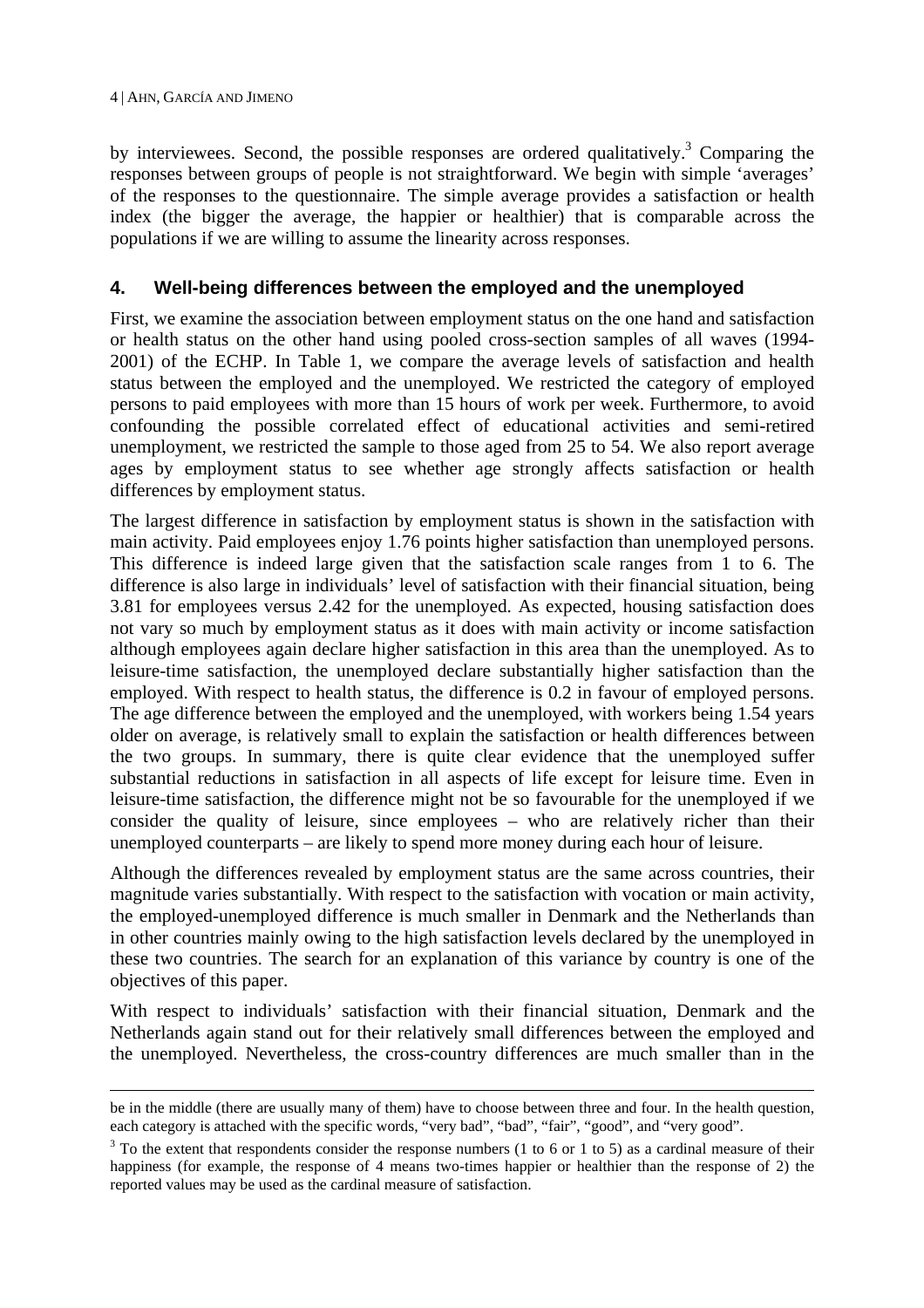previous case. With respect to their satisfaction with their housing situation, there are much smaller differences between employees and unemployed persons with the largest variation (0.73) found in Ireland.

|             | <b>Main activity</b> |              |         |      | <b>Finance</b> |         | <b>Housing</b> |              |         |  |
|-------------|----------------------|--------------|---------|------|----------------|---------|----------------|--------------|---------|--|
| Country     | Emp.                 | Unemp. Diff. |         | Emp. | Unemp. Diff.   |         | Emp.           | Unemp. Diff. |         |  |
| Austria     | 4.93                 | 3.00         | 1.93    | 4.29 | 2.70           | 1.59    | 5.05           | 4.58         | 0.47    |  |
| Belgium     | 4.49                 | 3.03         | 1.46    | 4.16 | 2.94           | 1.22    | 4.72           | 4.48         | 0.24    |  |
| Denmark     | 4.93                 | 4.10         | 0.83    | 4.54 | 3.50           | 1.04    | 4.98           | 4.73         | 0.25    |  |
| Finland     | 4.54                 | 3.03         | 1.51    | 4.03 | 2.64           | 1.40    | 4.71           | 4.49         | 0.22    |  |
| France      | 4.41                 | 2.57         | 1.84    | 3.70 | 2.38           | 1.32    | 4.65           | 4.28         | 0.37    |  |
| Germany     | 4.37                 | 2.11         | 2.26    | 3.86 | 2.21           | 1.65    | 4.59           | 4.16         | 0.42    |  |
| Greece      | 3.99                 | 2.09         | 1.90    | 3.34 | 2.09           | 1.26    | 4.17           | 3.76         | 0.40    |  |
| Ireland     | 4.57                 | 2.71         | 1.86    | 3.84 | 2.00           | 1.84    | 4.85           | 4.12         | 0.73    |  |
| Italy       | 4.03                 | 1.92         | 2.11    | 3.45 | 1.88           | 1.57    | 4.24           | 3.62         | 0.63    |  |
| Luxembourg  | 4.75                 | 2.18         | 2.56    | 4.23 | 2.04           | 2.19    | 4.81           | 4.81         | 0.00    |  |
| Netherlands | 4.73                 | 4.04         | 0.69    | 4.59 | 3.69           | 0.90    | 4.91           | 4.78         | 0.13    |  |
| Portugal    | 4.00                 | 1.85         | 2.14    | 3.11 | 1.96           | 1.15    | 3.93           | 3.57         | 0.36    |  |
| Spain       | 4.23                 | 2.38         | 1.85    | 3.44 | 2.08           | 1.35    | 4.41           | 4.11         | 0.31    |  |
| <b>UK</b>   | 4.33                 | 2.51         | 1.82    | 3.77 | 1.96           | 1.80    | 4.54           | 4.08         | 0.46    |  |
| Total       | 4.38                 | 2.63         | 1.76    | 3.81 | 2.42           | 1.39    | 4.57           | 4.15         | 0.42    |  |
|             | <b>Leisure time</b>  |              |         |      | <b>Health</b>  |         |                | Average age  |         |  |
| Country     | Emp.                 | Unemp. Diff. |         | Emp. | Unemp. Diff.   |         | Emp.           | Unemp. Diff. |         |  |
| Austria     | 4.47                 | 4.96         | $-0.49$ | 4.27 | 3.66           | 0.61    | 37.82          | 39.08        | $-1.26$ |  |
| Belgium     | 3.88                 | 4.62         | $-0.74$ | 4.13 | 3.77           | 0.36    | 38.23          | 38.31        | $-0.07$ |  |
| Denmark     | 4.31                 | 5.00         | $-0.68$ | 4.42 | 4.09           | 0.33    | 39.45          | 37.37        | 2.08    |  |
| Finland     | 4.12                 | 4.95         | $-0.83$ | 3.97 | 3.83           | 0.14    | 40.15          | 40.04        | 0.11    |  |
| France      | 3.97                 | 4.44         | $-0.47$ | 3.81 | 3.68           | 0.13    | 39.06          | 36.72        | 2.34    |  |
| Germany     | 3.89                 | 4.59         | $-0.70$ | 3.96 | 3.58           | 0.37    | 38.76          | 39.72        | $-0.96$ |  |
| Greece      | 3.39                 | 4.34         | $-0.95$ | 4.64 | 4.53           | 0.11    | 38.16          | 35.06        | 3.10    |  |
| Ireland     | 4.22                 | 4.26         | $-0.04$ | 4.49 | 4.09           | 0.40    | 37.50          | 37.15        | 0.35    |  |
| Italy       | 3.55                 | 4.13         | $-0.58$ | 3.88 | 3.93           | $-0.05$ | 38.52          | 33.16        | 5.36    |  |
| Luxembourg  | 4.32                 | 4.99         | $-0.67$ | 4.06 | 3.31           | 0.74    | 37.53          | 37.19        | 0.34    |  |
| Netherlands | 4.06                 | 4.46         | $-0.40$ | 4.06 | 3.64           | 0.42    | 38.12          | 39.42        | $-1.31$ |  |
| Portugal    | 3.57                 | 3.90         | $-0.33$ | 3.63 | 3.32           | 0.31    | 37.42          | 37.66        | $-0.23$ |  |
| Spain       | 3.40                 | 4.11         | $-0.71$ | 4.04 | 3.98           | 0.07    | 37.64          | 35.64        | 2.00    |  |
| UK          | 3.80                 | 4.33         | $-0.53$ | 4.26 | 3.98           | 0.28    | 38.32          | 37.96        | 0.36    |  |
| Total       | 3.86                 | 4.36         | $-0.49$ | 4.01 | 3.82           | 0.20    | 38.49          | 36.96        | 1.54    |  |

*Table 1. Data on average satisfaction and health between employees and unemployed persons: pooled cross-section of ECHP 1994-2001* 

*Note:* The sample period is 1994-96 for Germany, Luxembourg and the UK, 1995-2001 for Austria and 1996- 2001 for Finland.

*Source:* ECHP (1994-2001).

Concerning satisfaction with the amount of leisure time, the unemployed declare a satisfaction level of about 0.5 points higher in most countries, except for Ireland where there is almost no difference. This lack of variation in Ireland should be examined further. The difference in health status between the employed and the unemployed is negligible in Greece,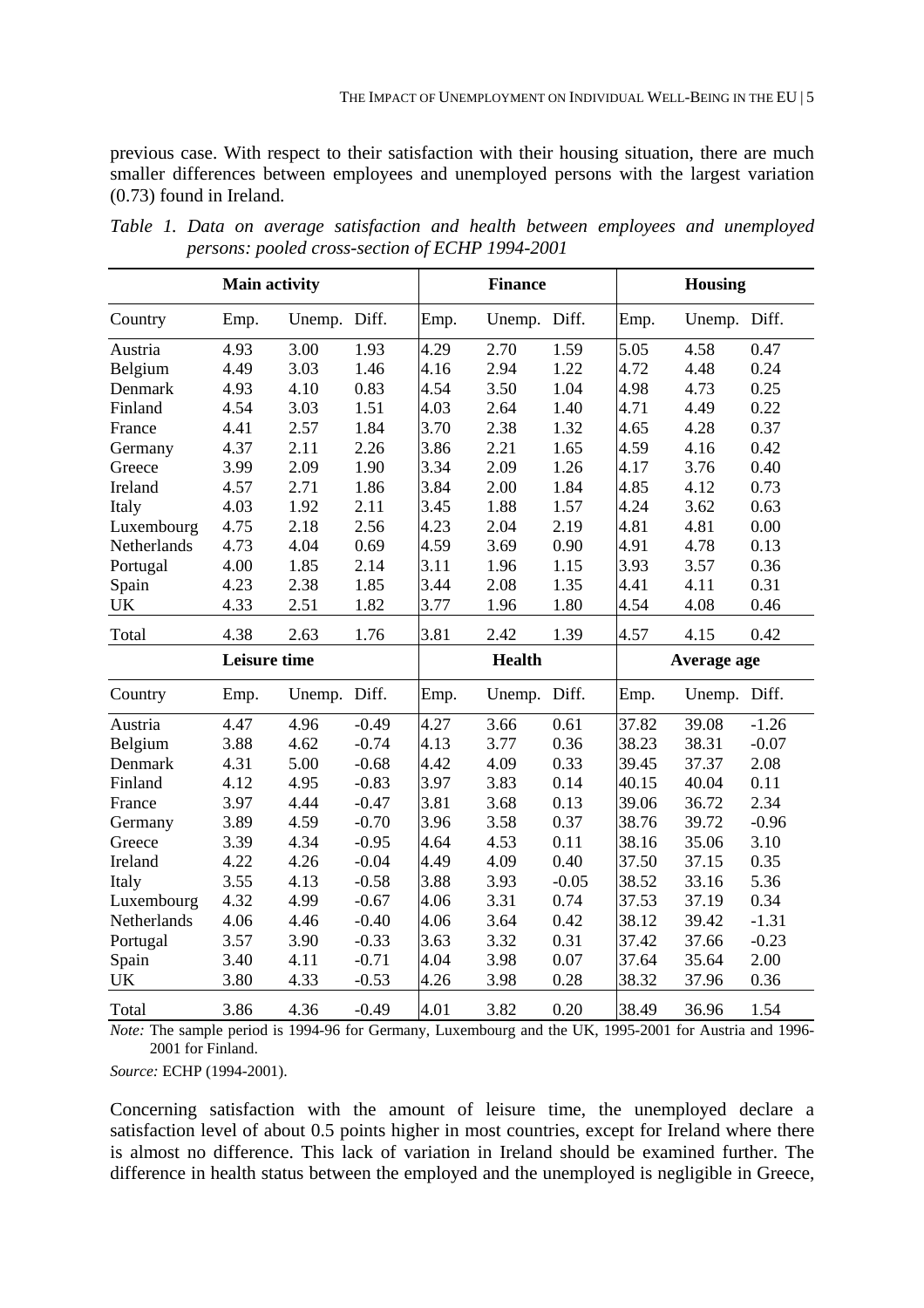$\overline{a}$ 

Italy and Spain, while it is substantial in Austria and the Netherlands. Some of the lack of difference in health status among the Mediterranean countries may be because of age, given that the unemployed in these European countries tend to be substantially younger than the employed. We try to examine this using multivariate analysis later on.

#### **4.2 Cross-section versus panel**

As is well-documented, cross-sectional differences in satisfaction levels confound the effects of unobserved heterogeneity. The magnitude of this bias in cross-section estimates will depend on the extent to which the included variables are correlated with the uncontrolled variables that affect satisfaction. By examining the satisfaction levels of the same individuals before and after unemployment and during the unemployment spells, we control unobserved time-invariant individual heterogeneity.

Most previous studies that use longitudinal data have found substantial and lasting negative effects of unemployment on individual well-being, such as Clark & Oswald (2002) on psychological health in the UK, both Clark et al. (2003) and Winkelmann & Winkelmann (1998) on life satisfaction in Germany and Clark (2002) on life satisfaction in Europe.

First, we report the results of a simple bivariate analysis where we contrast the changes in satisfaction level to the changes in employment status. Over two consecutive years we compare four possible employment statuses: employed both for years, transition from employment to unemployment, transition from unemployment to employment and unemployed for both years.<sup>4</sup> While the transition from employment to unemployment provides us with the effects of unemployment incidence, unemployment for both years provides us with the effects of lengthening (by approximately one year) the unemployment duration.

These results confirm the results of the cross-sectional analysis. The incidence of unemployment reduces individual satisfaction with main activity and finance substantially while it greatly increases the satisfaction level with leisure time. Re-employment, on the other hand, increases the satisfaction levels with main activity and finance (and decreases it with leisure time) by a similar magnitude. With respect to individuals' satisfaction with their housing condition there is no change. With respect to health, incidences of unemployment slightly worsen health status while re-employment improves it slightly.

Although general patterns are similar across countries, there are large differences in the magnitude of the effect. As in the cross-section analysis, the negative (or positive) effects of unemployment incidence (or re-employment) on satisfaction with one's main work activity are far less significant in Denmark and the Netherlands than in other countries.

In the satisfaction with leisure time, the effect of unemployment or re-employment is less significant in Ireland and Portugal than in other countries. The increase in unemployment duration by one year does not affect satisfaction levels or health status by much. This suggests that the effects of unemployment are persistent throughout the unemployment spells (see Table 2).

<sup>&</sup>lt;sup>4</sup> The employment status in each year refers to the time of the survey. Therefore, we do not know if any other transitions occurred during the period.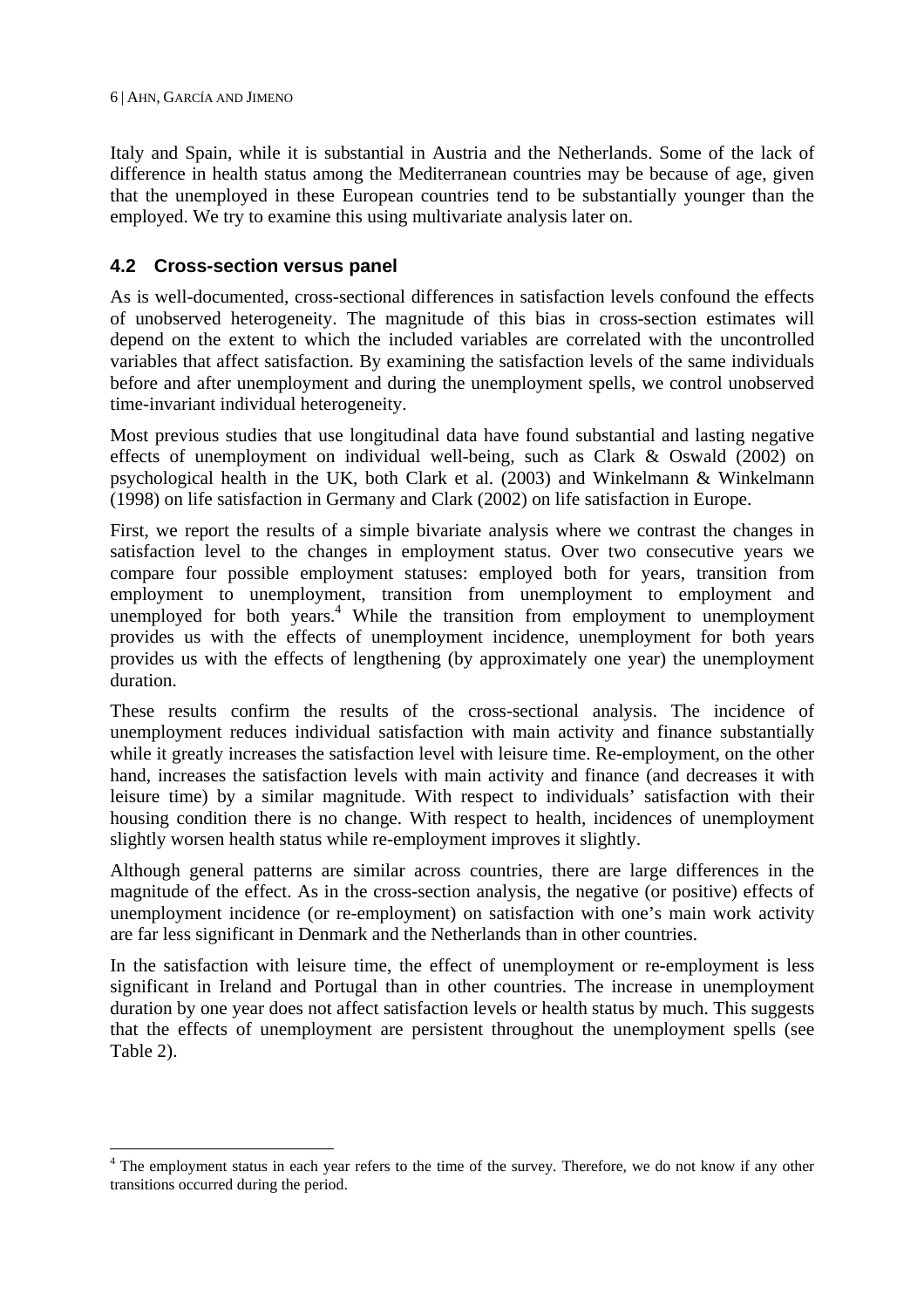|             | <b>Main activity</b> |                  |                   |                   |                               |                  | <b>Finance</b>    |                   |  |  |  |
|-------------|----------------------|------------------|-------------------|-------------------|-------------------------------|------------------|-------------------|-------------------|--|--|--|
|             | $E\rightarrow E$     | $E\rightarrow U$ | $U \rightarrow E$ | $U \rightarrow U$ | $E\rightarrow E$              | $E\rightarrow U$ | $U \rightarrow E$ | $U \rightarrow U$ |  |  |  |
| Denmark     | $-0.049$             | $-0.443$         | 0.661             | $-0.002$          | $-0.010$                      | $-0.584$         | 0.679             | 0.031             |  |  |  |
| Netherlands | $-0.019$             | $-0.682$         | 0.756             | 0.037             | 0.026                         | $-0.527$         | 0.690             | 0.015             |  |  |  |
| Belgium     | $-0.026$             | $-1.030$         | 1.810             | 0.122             | 0.000                         | $-0.682$         | 0.888             | 0.014             |  |  |  |
| France      | $-0.037$             | $-1.268$         | 1.793             | 0.164             | 0.009                         | $-0.529$         | 0.860             | 0.073             |  |  |  |
| Ireland     | $-0.022$             | $-1.277$         | 1.580             | 0.142             | 0.071                         | $-0.755$         | 1.135             | 0.069             |  |  |  |
| Italy       | $-0.024$             | $-1.221$         | 1.427             | 0.024             | 0.011                         | $-0.763$         | 0.920             | 0.049             |  |  |  |
| Greece      | 0.002                | $-1.084$         | 1.166             | $-0.022$          | 0.068                         | $-0.595$         | 0.725             | $-0.001$          |  |  |  |
| Spain       | $-0.024$             | $-1.195$         | 1.563             | $-0.038$          | 0.033                         | $-0.486$         | 0.917             | $-0.021$          |  |  |  |
| Portugal    | $-0.003$             | $-1.484$         | 1.590             | $-0.025$          | 0.018                         | $-0.716$         | 0.771             | $-0.046$          |  |  |  |
| Austria     | $-0.014$             | $-1.375$         | 1.800             | 0.030             | 0.005                         | $-0.885$         | 1.005             | 0.010             |  |  |  |
| Finland     | $-0.042$             | $-1.149$         | 1.587             | 0.081             | 0.060                         | $-0.583$         | 1.027             | 0.048             |  |  |  |
| Total       | $-0.024$             | $-1.144$         | 1.426             | 0.042             | 0.024                         | $-0.608$         | 0.845             | 0.022             |  |  |  |
|             |                      |                  | <b>Housing</b>    |                   |                               |                  | Leisure time      |                   |  |  |  |
|             | $E\rightarrow E$     | $E\rightarrow U$ | $U\rightarrow E$  | $U \rightarrow U$ | $E\rightarrow E$              | $E\rightarrow U$ | $U \rightarrow E$ | $U \rightarrow U$ |  |  |  |
| Denmark     | $-0.009$             | 0.067            | $-0.071$          | $-0.026$          | $-0.020$                      | 0.694            | $-0.569$          | $-0.063$          |  |  |  |
| Netherlands | 0.008                | 0.081            | $-0.101$          | $-0.029$          | $-0.020$                      | 0.577            | $-0.318$          | 0.015             |  |  |  |
| Belgium     | 0.005                | 0.185            | $-0.048$          | $-0.053$          | $-0.008$                      | 0.714            | $-0.726$          | $-0.070$          |  |  |  |
| France      | 0.015                | 0.011            | 0.029             | 0.028             | 0.008                         | 0.475            | $-0.554$          | $-0.051$          |  |  |  |
| Ireland     | 0.000                | $-0.090$         | $-0.036$          | 0.007             | $-0.003$                      | 0.130            | $-0.321$          | 0.130             |  |  |  |
| Italy       | 0.000                | $-0.094$         | 0.136             | 0.017             | $-0.028$                      | 0.667            | $-0.687$          | $-0.018$          |  |  |  |
| Greece      | $-0.009$             | $-0.149$         | $-0.018$          | $-0.045$          | $-0.034$                      | 0.700            | $-0.900$          | $-0.099$          |  |  |  |
| Spain       | 0.023                | 0.030            | 0.025             | 0.008             | 0.014                         | 0.816            | $-0.783$          | $-0.043$          |  |  |  |
| Portugal    | 0.020                | $-0.041$         | 0.143             | $-0.007$          | $-0.010$                      | 0.205            | $-0.207$          | $-0.018$          |  |  |  |
| Austria     | 0.007                | $-0.072$         | 0.195             | 0.020             | $-0.019$                      | 0.791            | $-0.626$          | 0.050             |  |  |  |
| Finland     | 0.008                | 0.081            | 0.050             | 0.003             | $-0.032$                      | 0.652            | $-0.604$          | 0.018             |  |  |  |
| Total       | 0.007                | $-0.004$         | 0.029             | $-0.005$          | $-0.014$                      | 0.617            | $-0.614$          | $-0.027$          |  |  |  |
|             |                      |                  |                   |                   |                               |                  |                   |                   |  |  |  |
|             |                      |                  | <b>Health</b>     |                   | <b>Number of observations</b> |                  |                   |                   |  |  |  |
|             | $E\rightarrow E$     | $E\rightarrow U$ | $U \rightarrow E$ | $U\rightarrow U$  | $E\rightarrow E$              | $E\rightarrow U$ | $U \rightarrow E$ | $U \rightarrow U$ |  |  |  |
| Denmark     | $-0.046$             | $-0.033$         | $-0.046$          | $-0.121$          | 12,051                        | 331              | 415               | 423               |  |  |  |
| Netherlands | $-0.025$             | $-0.157$         | 0.071             | $-0.037$          | 21,728                        | 356              | 506               | 1,583             |  |  |  |
| Belgium     | $-0.023$             | 0.015            | 0.012             | $-0.010$          | 13,243                        | 261              | 251               | 1,177             |  |  |  |
| France      | $-0.045$             | 0.005            | $-0.084$          | $-0.042$          | 26,838                        | 740              | 767               | 1,834             |  |  |  |
| Ireland     | $-0.019$             | $-0.158$         | $-0.011$          | $-0.048$          | 9,673                         | 203              | 279               | 790               |  |  |  |
| Italy       | $-0.008$             | $-0.065$         | 0.040             | $-0.012$          | 24,992                        | 588              | 823               | 2,731             |  |  |  |
| Greece      | 0.015                | 0.002            | 0.085             | 0.022             | 11,879                        | 486              | 614               | 1,084             |  |  |  |
| Spain       | $-0.018$             | 0.016            | 0.009             | $-0.034$          | 18,834                        | 1,205            | 1,440             | 2,233             |  |  |  |
| Portugal    | $-0.039$             | $-0.130$         | $-0.037$          | $-0.057$          | 18,804                        | 509              | 522               | 727               |  |  |  |
| Austria     | $-0.020$             | $-0.122$         | 0.174             | 0.027             | 11,101                        | 263              | 195               | 299               |  |  |  |
| Finland     | $-0.042$             | 0.020            | $-0.070$          | $-0.010$          | 10,825                        | 326              | 492               | 668               |  |  |  |
| Total       | $-0.027$             | $-0.052$         | 0.030             | $-0.031$          | 179,968                       | 5,268            | 6,304             | 13,549            |  |  |  |

*Table 2. Changes in satisfaction by employment-status change during any two consecutive years – ECHP 1994-2001* 

*Source:* ECHP (1994-2001).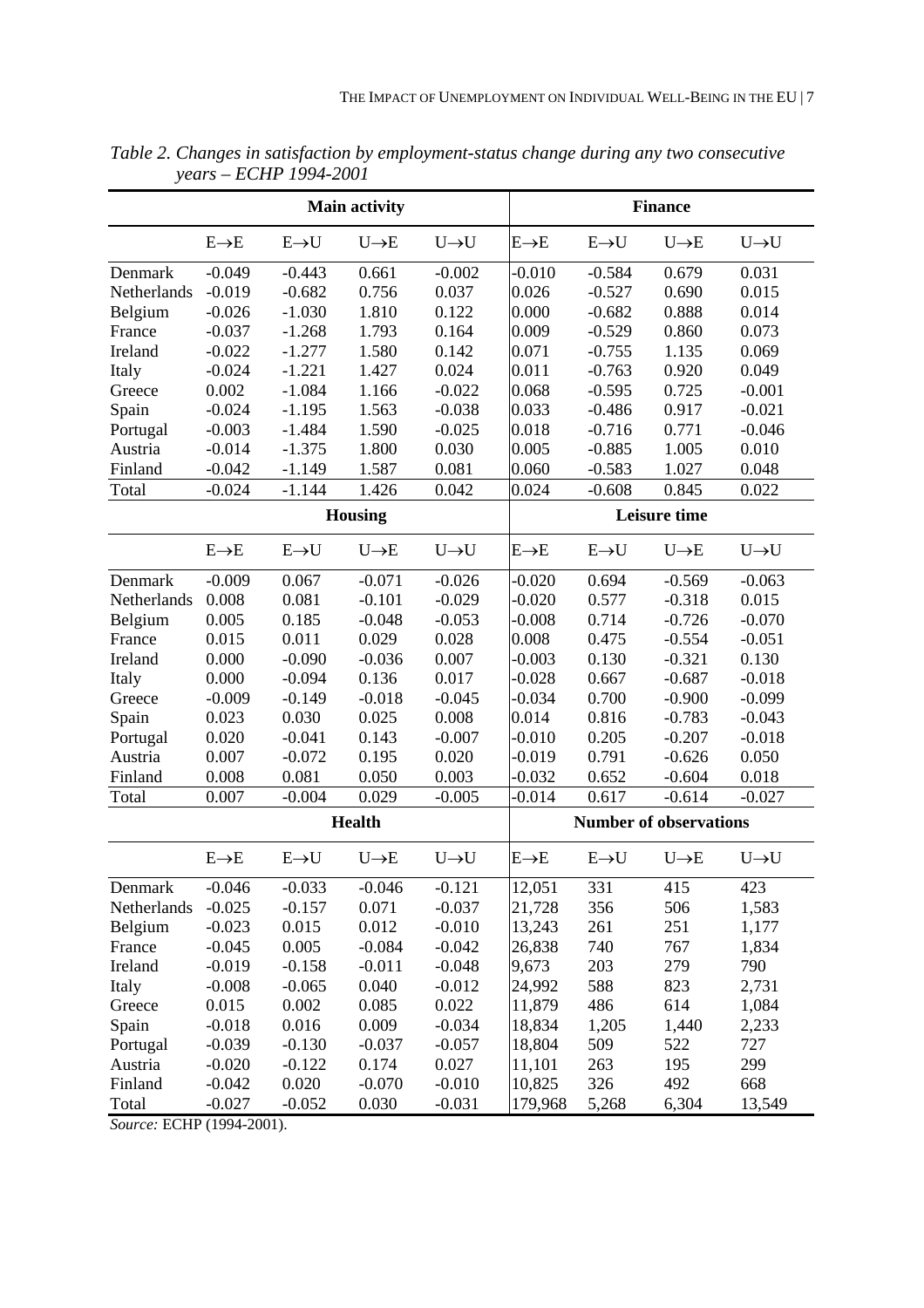In Table 3, we compare the effects of unemployment between pooled cross-section data and panel data estimates, including other control variables. The control variables include age, gender, marital status, health status, housing tenure, housing cost, household income, unemployment rate, and country and time dummies. $5<sup>5</sup>$ 

Controlling unobserved time-constant individual heterogeneity slightly reduces the effects of unemployment in all life domains. The change is largest in health: the substantial negative effect of unemployment in the cross-section estimation becomes almost negligible in the panel estimation, suggesting that less healthy persons are more likely to become or stay unemployed than healthier ones. Nevertheless, the effect of unemployment on individuals' satisfaction with their main activity and financial situation is still significant and negative while it remains strong and positive on the satisfaction with leisure time.

| <b>Satisfaction with</b> | Cross-section $(N^*T=438,302)$ | Panel $(N=82,329;N*T=422,350)$ |
|--------------------------|--------------------------------|--------------------------------|
| Main activity            | $-1.39(193)$                   | $-1.14(139)$                   |
| Financial situation      | $-0.76(111)$                   | $-0.62(76.5)$                  |
| Housing situation        | $-0.04(6.79)$                  | $-0.01(1.87)$                  |
| Leisure time             | 0.59(73.6)                     | 0.58(61.5)                     |
| Health status            | $-0.11(24.5)$                  | $-0.03(5.71)$                  |

*Table 3. Cross-section versus panel effect of unemployment (for employed persons)* 

*Note:* Also included are age, gender, education, marital status, health, social interaction, housing tenure, housing cost, unemployment rate, household income, and country and time dummies.

*Source:* ECHP (1994-2001).

 $\overline{a}$ 

#### **5. Determinants of well-being among the unemployed**

Now, given the clear evidence that unemployment substantially reduces satisfaction levels with main vocational activity, finance, housing and health, and significantly increases the satisfaction level with leisure time, we examine the individual and social factors that affect satisfaction levels *among the unemployed*.

As for the individual characteristics, we include age, gender, education and marital status. There is ample evidence of the negative impact of age on health. With respect to the domain satisfaction, we have no theoretical hypothesis. If we consider the evidence that job satisfaction decreases until the ages of around 40 and increases thereafter (Blanchflower & Oswald, 2004), we might expect the opposite in the case of the unemployed. With respect to gender, we expect unemployed men to declare higher dissatisfaction with their main vocational activity and income than unemployed women owing to their greater market participation and greater financial responsibility on average. Similar reasoning may apply to married partners versus single persons although married persons may feel less pressure when unemployed if his or her spouse is employed. All studies of life and job satisfaction find health to be one of the most important determinants. We include health status as an additional explanatory variable in the regressions of satisfaction. Although there is a possibility of endogeneity in that those who are less satisfied in life domains are more likely to become ill and less healthy, we believe the causality link from health to satisfaction to be much stronger than the other way around.

<sup>&</sup>lt;sup>5</sup> We run OLS regressions. One important disadvantage of the OLS is its assumption of cardinality of the dependent variable. Nevertheless, ordered probit results were very similar to those of the OLS. For interpretation convenience we report the OLS results.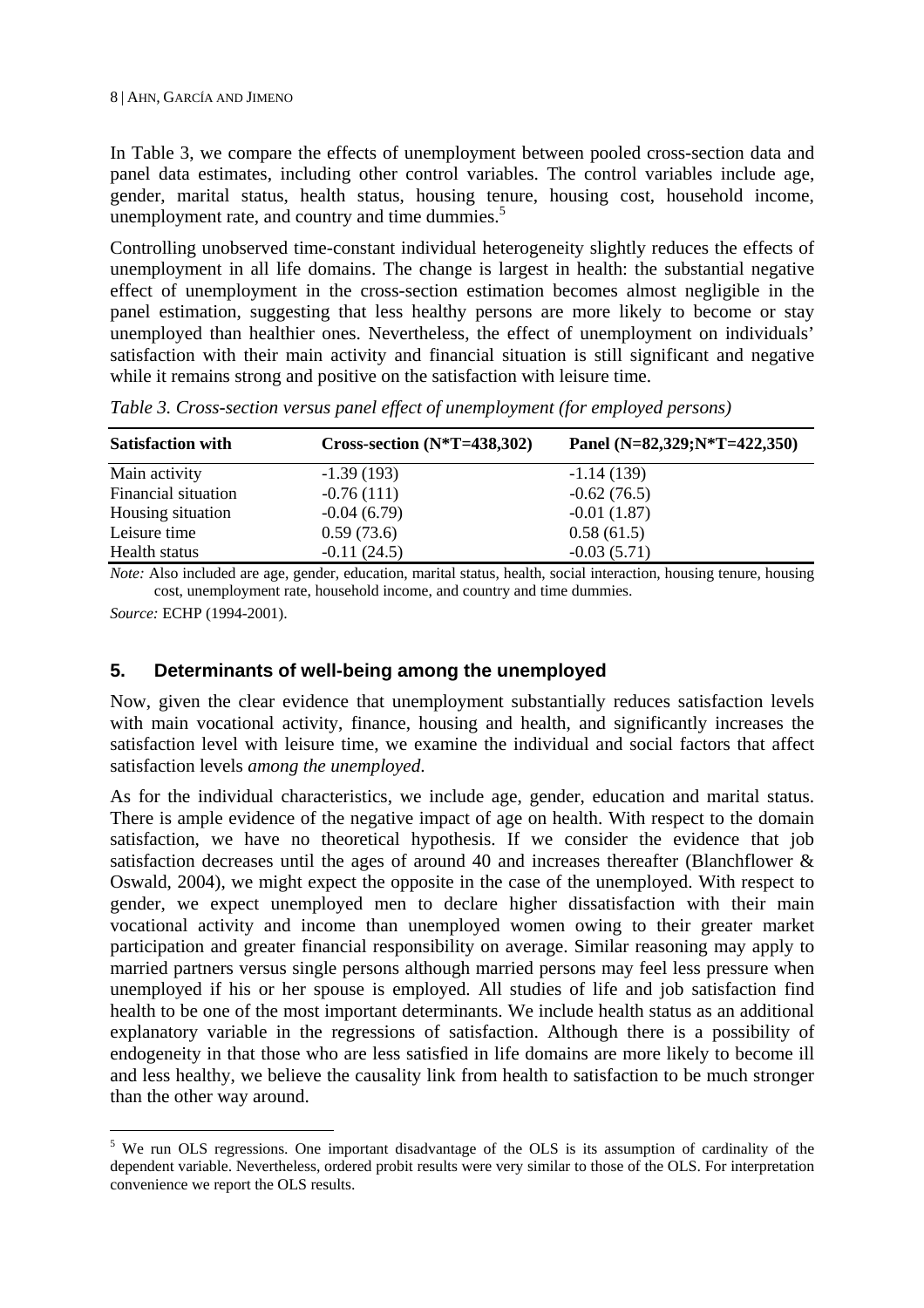We can distinguish three kinds of reasons for being unemployed: quitting, being laid off and other reasons. Unfortunately, the proportion of those who quit in our sample is very low (less than 1%) since they usually have very short spells of unemployment or none. We expect those who are laid off suffer more from unemployment. Unemployment benefit increases the satisfaction level among the unemployed as it fills a temporary income drop from job loss. The magnitude of the effect will depend on the replacement rate and the duration of entitlement. Obviously, its effect should be felt most strongly in financial satisfaction.

Expectation also plays an important role in determining unemployed workers' emotional satisfaction. For example, how unemployed workers feel about their misfortune depends on their job prospects in the future. Those who think it is easy to find another job tend not to feel as miserable as those who see little chance of receiving a decent job offer in the future. To this effect, the ECHP provides the question, "How good or bad do you think are your chances of finding the kind of job you are looking for within the next 12 months?". Further, there is a question asking if the respondent had received any offers during the last four weeks. We use this variable as another proxy for job offer prospects.

Social relations help to ease the pain and stress of unemployment. The ECHP includes three variables regarding the intensity of social interaction with relatives, neighbours and friends. The first variable (club) asks the respondents if they are affiliated with any sports or social clubs. The second (chat) asks the frequency of conversation with neighbours and friends and the third (see) asks the frequency of seeing relatives. We expect that all of these three variables have positive effects on the satisfaction level, especially in the domains of main vocational activity, leisure and health.

Household economic situation is included by using two variables. The first is household monthly income adjusted according to the OECD equivalent scale. The higher one's income is the higher their satisfaction level is generally and particularly with his or her financial situation. The second variable captures the financial burden of housing costs either from rent or from mortgage payments. We include the ratio of the burden to household income. We expect the higher the ratio, the lower the satisfaction levels are with financial and housing situations.

Local unemployment rates could affect the satisfaction level of the unemployed person either positively – since those living in higher unemployment regions may feel less stigma and pressure – or negatively, since higher local unemployment rates may represent poorer future job prospects. Country dummy variables capture country-fixed effects net of included individual characteristics. Meanwhile, the year dummy variable captures temporal macroeconomic effects common to all countries.

#### **5.1 Results: Cross-section versus panel results**

In Table 4 we examine the factors that affect the well-being of the unemployed. Although the cross-section estimation uses the pooled cross-section sample of any periods of unemployment, the panel data estimation uses only those who are observed as unemployed at multiple waves of the survey, which is the main reason why the sample size reduces substantially in the panel estimation. While the panel-data estimation controls for fixed individual effects, the requirement that individuals have to have been unemployed at least twice (at the time of the survey) restricts the sample to those who are very prone to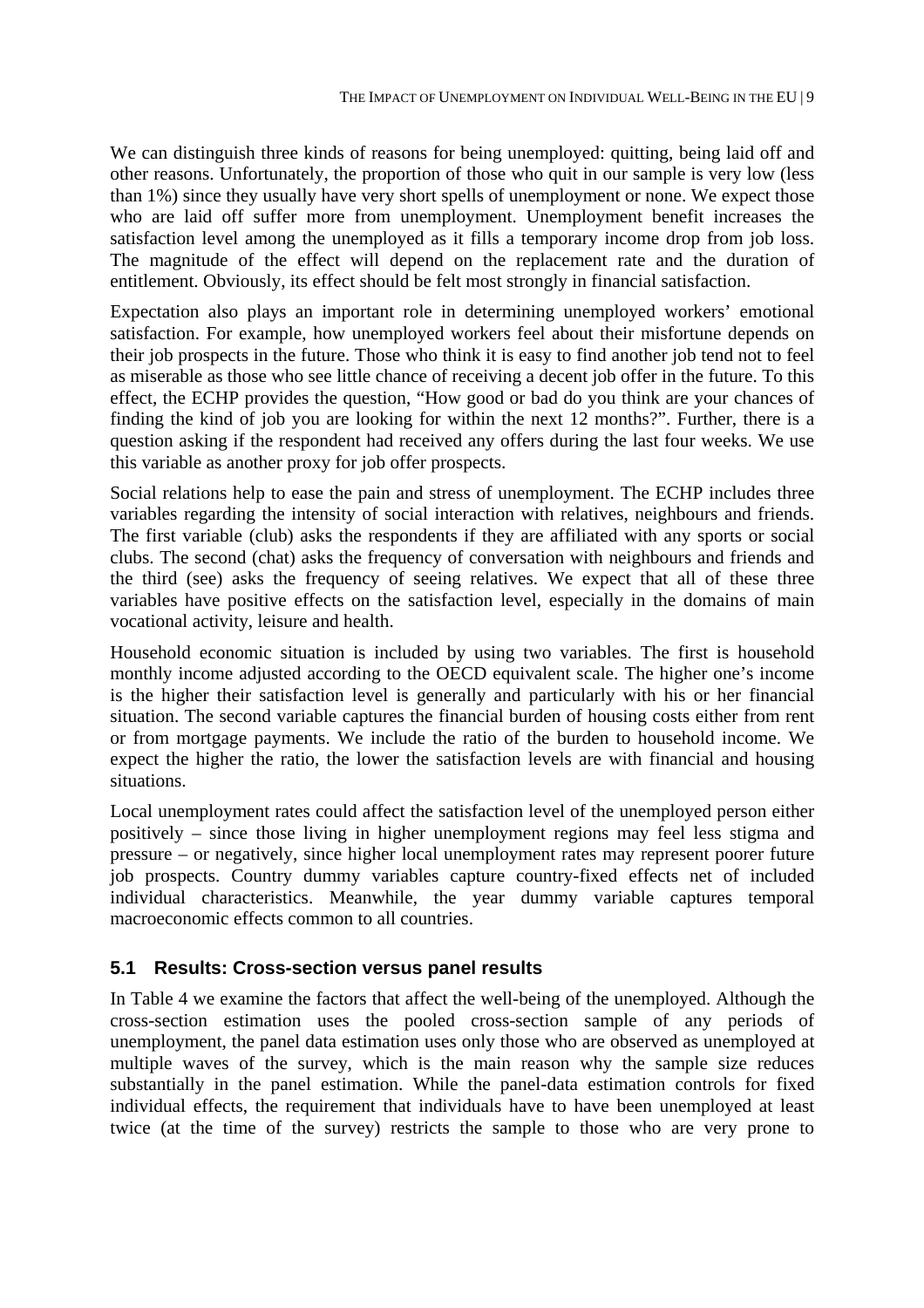unemployment. Therefore, the panel-data sample may be drastically different from the crosssection sample.<sup>6</sup> This difference has to be considered when interpreting the results.

|                                             | <b>Main activity</b> |                          | <b>Finance</b> |                          |                            | <b>Housing</b>    |         | Leisure                  | <b>Health</b>     |                          |
|---------------------------------------------|----------------------|--------------------------|----------------|--------------------------|----------------------------|-------------------|---------|--------------------------|-------------------|--------------------------|
|                                             | $C-S$                | Panel                    | $C-S$          | Panel                    | $C-S$                      | Panel             | $C-S$   | Panel                    | $C-S$             | <b>Panel</b>             |
| Age                                         | 0.00                 | 0.06                     | 0.00           | 0.06                     | $\overline{\mathbf{0.01}}$ | 0.01              | 0.00    | $-0.03$                  | $-0.02$           | 0.00                     |
| Men                                         | $-0.47$              | $\overline{\phantom{0}}$ | $-0.36$        | $\qquad \qquad -$        | $-0.08$                    | $\qquad \qquad -$ | 0.14    | $\overline{\phantom{0}}$ | 0.04              | $\qquad \qquad -$        |
| Education (re: low)                         |                      |                          |                |                          |                            |                   |         |                          |                   |                          |
| Middle                                      | $-0.16$              | $\overline{a}$           | $-0.03$        | $\overline{\phantom{0}}$ | 0.07                       | $\overline{a}$    | $-0.05$ |                          | 0.15              | $\overline{\phantom{0}}$ |
| High                                        | $-0.17$              | $\overline{a}$           | $-0.03$        | $\overline{\phantom{0}}$ | 0.08                       | $\equiv$          | $-0.09$ | $\qquad \qquad -$        | 0.18              |                          |
| Marital Status (re: single)                 |                      |                          |                |                          |                            |                   |         |                          |                   |                          |
| Married                                     | 0.13                 | $-0.16$                  | 0.37           | 0.23                     | $-0.03$                    | $-0.28$           | $-0.26$ | $-0.46$                  | 0.04              | $-0.10$                  |
| Divorced                                    | $-0.17$              | $-0.62$                  | $-0.11$        | $-0.18$                  | $-0.15$                    | $-0.26$           | $-0.36$ | 0.30                     | $-0.04$           | $-0.29$                  |
| Widowed                                     | $-0.20$              | $-0.24$                  | $-0.05$        | $-0.18$                  | 0.04                       | $-0.63$           | $-0.21$ | $-0.17$                  | $-0.08$           | 0.33                     |
| Health (re: very bad)                       |                      |                          |                |                          |                            |                   |         |                          |                   |                          |
| Very good                                   | 0.51                 | 0.12                     | 0.41           | $-0.07$                  | 0.53                       | 0.33              | 1.08    | 0.48                     | $\qquad \qquad -$ | $\qquad \qquad -$        |
| Good                                        | 0.36                 | 0.04                     | 0.31           | $-0.14$                  | 0.27                       | 0.18              | 0.80    | 0.31                     | $=$               |                          |
| Fair                                        | 0.27                 | 0.04                     | 0.18           | $-0.14$                  | 0.10                       | 0.03              | 0.64    | 0.16                     |                   |                          |
| Bad                                         | 0.17                 | $-0.12$                  | 0.05           | $-0.32$                  | $-0.02$                    | $-0.17$           | 0.61    | 0.27                     | $\equiv$          |                          |
| UB yes                                      | 0.07                 | $-0.01$                  | 0.14           | 0.14                     | 0.04                       | 0.05              | 0.04    | 0.07                     | $-0.01$           | $-0.04$                  |
| Job prospect (re: very bad)                 |                      |                          |                |                          |                            |                   |         |                          |                   |                          |
| Good                                        | 0.52                 | 0.30                     | 0.44           | 0.37                     | 0.15                       | 0.12              | 0.11    | 0.01                     | 0.19              | 0.06                     |
| Fair                                        | 0.31                 | 0.20                     | 0.33           | 0.21                     | 0.15                       | 0.04              | 0.04    | 0.00                     | 0.12              | 0.03                     |
| <b>Bad</b>                                  | 0.12                 | 0.06                     | 0.17           | 0.11                     | 0.03                       | 0.02              | 0.00    | $-0.06$                  | 0.05              | 0.00                     |
| Offer yes                                   | 0.10                 | 0.20                     | $-0.04$        | $-0.01$                  | $-0.05$                    | $-0.12$           | $-0.10$ | $-0.16$                  | $-0.02$           | 0.03                     |
| Social Interaction (re: no)                 |                      |                          |                |                          |                            |                   |         |                          |                   |                          |
| Club yes                                    | 0.05                 | 0.03                     | 0.06           | 0.09                     | 0.01                       | 0.08              | 0.13    | 0.01                     | 0.06              | 0.03                     |
| Chat yes                                    | 0.10                 | 0.03                     | 0.15           | 0.04                     | 0.18                       | 0.16              | 0.06    | 0.15                     | 0.08              | 0.04                     |
| See yes                                     | 0.09                 | 0.03                     | 0.07           | 0.06                     | 0.09                       | 0.01              | 0.19    | 0.01                     | 0.12              | 0.14                     |
| Housing Tenure (re: owner without mortgage) |                      |                          |                |                          |                            |                   |         |                          |                   |                          |
| Own-mort.                                   | 0.17                 | 0.00                     | 0.10           | 0.11                     | $-0.18$                    | 0.01              | $-0.01$ | $-0.07$                  | 0.04              | $-0.07$                  |
| Renter                                      | 0.14                 | 0.02                     | $-0.03$        | $-0.05$                  | $-0.99$                    | $-0.69$           | $-0.18$ | $-0.17$                  | $-0.04$           | 0.02                     |
| Others                                      | $-0.07$              | 0.19                     | $-0.12$        | $-0.12$                  | $-0.59$                    | $-0.35$           | $-0.16$ | $-0.10$                  | 0.00              | 0.06                     |
| Layoff                                      | $-0.12$              | $-0.02$                  | $-0.06$        | 0.00                     | 0.02                       | 0.09              | 0.02    | 0.10                     | 0.01              | 0.01                     |
| Housing cost                                | $-0.07$              | 0.01                     | $-0.06$        | $-0.05$                  | 0.13                       | 0.07              | $-0.01$ | 0.01                     | $-0.01$           | 0.01                     |
| HH income                                   | 0.13                 | 0.17                     | 0.44           | 0.29                     | 0.37                       | 0.05              | 0.20    | 0.09                     | 0.08              | 0.01                     |
| Un. Duration                                | $-0.05$              | $-0.04$                  | $-0.04$        | $-0.05$                  | 0.01                       | $-0.01$           | 0.00    | $-0.01$                  | 0.00              | $-0.01$                  |
| Unemp. Rate                                 | 0.11                 | 0.27                     | 0.21           | 0.30                     | $-0.08$                    | $-0.18$           | $-0.34$ | $-0.44$                  | 0.25              | 0.16                     |
| R-squared                                   | 0.19                 | 0.02                     | 0.26           | 0.05                     | 0.19                       | 0.03              | 0.10    | 0.01                     | 0.18              | 0.01                     |

*Table 4. Determinants of well-being among the unemployed Cross-section (N\*T=12,019) versus panel data (N=2854, N\*T=7814)* 

*Note*: Those in bold face are significant at 5%. Housing cost, household income, unemployment rate and unemployment duration in months are all in logarithm. Also included in the regressions are age, gender, education, marital status, housing tenure, country dummies and time dummies.

*Source*: Authors' calculations based on ECHP data.

 $\overline{a}$ 

<sup>&</sup>lt;sup>6</sup> The sample means for the two groups are shown in Appendix A.1. Those who are dropped in the panel estimation (those who are observed as unemployed only once) are significantly different from those who are included in both. The former were younger, with higher levels of education, in better health, with better job prospects, higher income and shorter unemployment durations than the latter.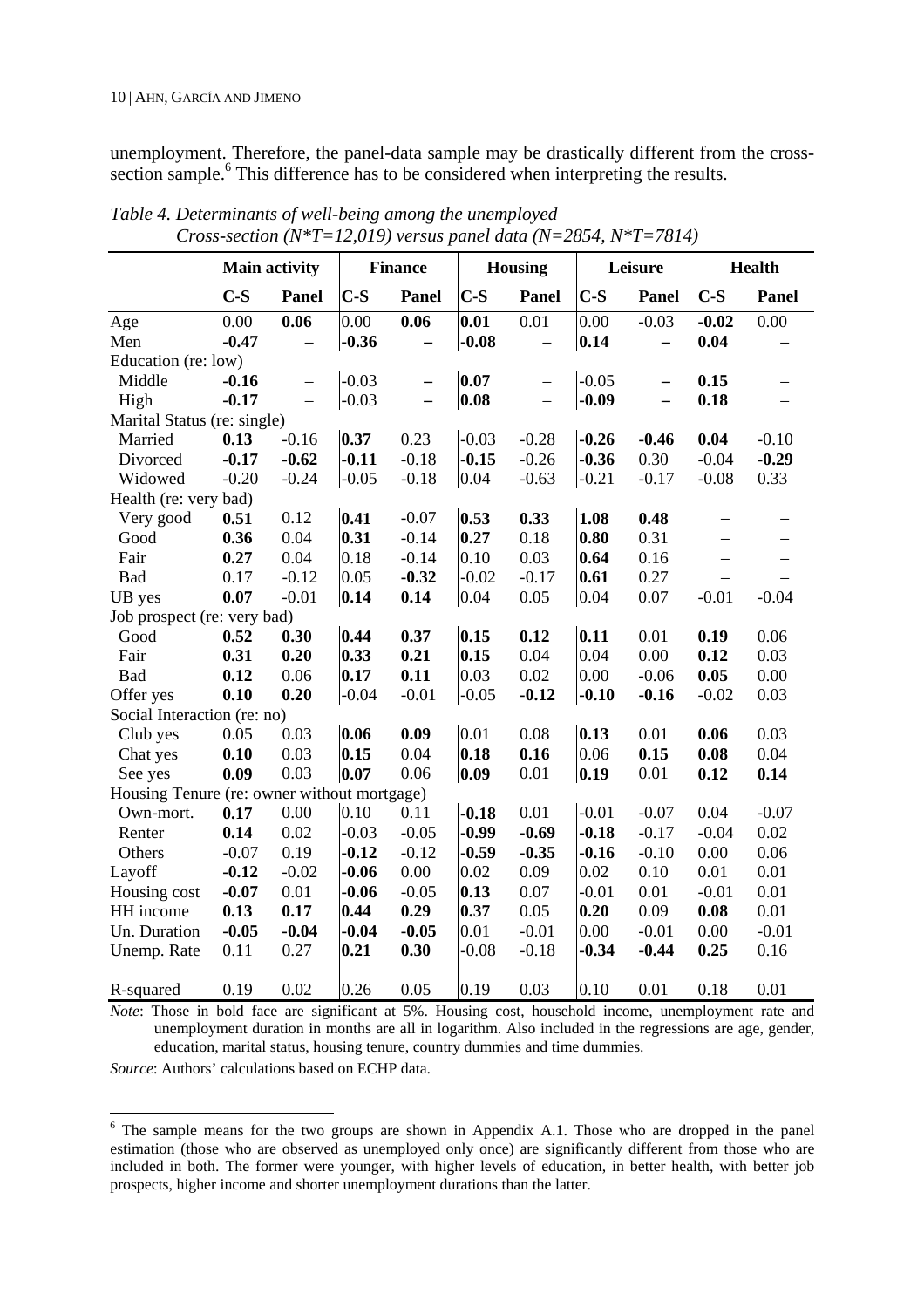In the panel-data estimation we estimate the impact of changes in each variable on the changes in the satisfaction levels and health status of individuals while controlling for fixed individual effects. We do this by estimating well-being equations using the deviations from the mean as the dependent variable. Therefore, those variables that do not vary over time – such as gender, education and country of residence – are dropped from the panel-data estimation.

In general, the explanatory power of the regressions (R-squared) and the precision of estimates are much smaller in the panel-data estimation than in the cross-section regressions. Although the signs are in general the same among the different estimations, the magnitudes and statistical significance vary considerably for some variables.

*Age and gender*. Age in general has a small or no effect on individuals' satisfaction in all domains in the cross-section, but in the panel estimation it has a significant positive effect on the satisfaction levels with main vocational activity and finance and a negative effect on health. By gender, men declare substantially lower satisfaction levels with respect to main activity and finance supporting the hypothesis of stronger labour market attachment, higher opportunity costs and greater financial responsibility among men. On the other hand, men enjoy higher satisfaction levels with leisure time and health than women, which suggests that unemployed women dedicate more time on non-leisure activities than unemployed men do as found in Ahn et al. (2004).

*Education.* Unemployed workers with higher education levels declare lower satisfaction rates with respect to their main vocational activity and leisure but declare better health than those with less education. Better health among the higher educated is consistent with previous findings (Ahn, 2002). Lower satisfaction levels with respect to leisure and main activity among the higher educated may reflect higher opportunity costs and a greater stigma of unemployment.

*Marital status*. Married unemployed workers declare substantially higher satisfaction levels with respect to their main vocational activity and finance than single persons, suggesting alternative income sources among the married. Thus marriage seems to serve as a form of income-protection among the unemployed. Lower satisfaction levels with respect to leisure time as declared by married unemployed workers suggest their increased domestic activities compared with singles.

*Health*. Health stands out as one of the most important factors in determining satisfaction levels in all four domains in the cross-section estimation. In the panel estimation, the effect, although the results are maintained, is substantially reduced. Without a doubt, healthier persons are much more satisfied in all domains of life. Its effect is largest in the satisfaction with leisure. Those in very good health enjoy about 0.5 points higher levels of satisfaction with leisure time than those in very bad health.

*Unemployment benefits.* This variable is included in the dichotomous category – whether receiving any unemployment benefits or not – owing to data availability. The receivers declare higher satisfaction levels with their financial situation than those who do not receive them, but the effect is modest. On other domains there are no effects.

*Job prospects.* Labour market expectations are important. Those who consider themselves to have good job prospects declare about 0.3-0.5 points higher satisfaction levels with respect to their main activity and financial situation than those who feel they have very poor job prospects. In general, better job prospects are also associated with higher levels of satisfaction in all other domains, although it is only significant in the cross-section estimation. On the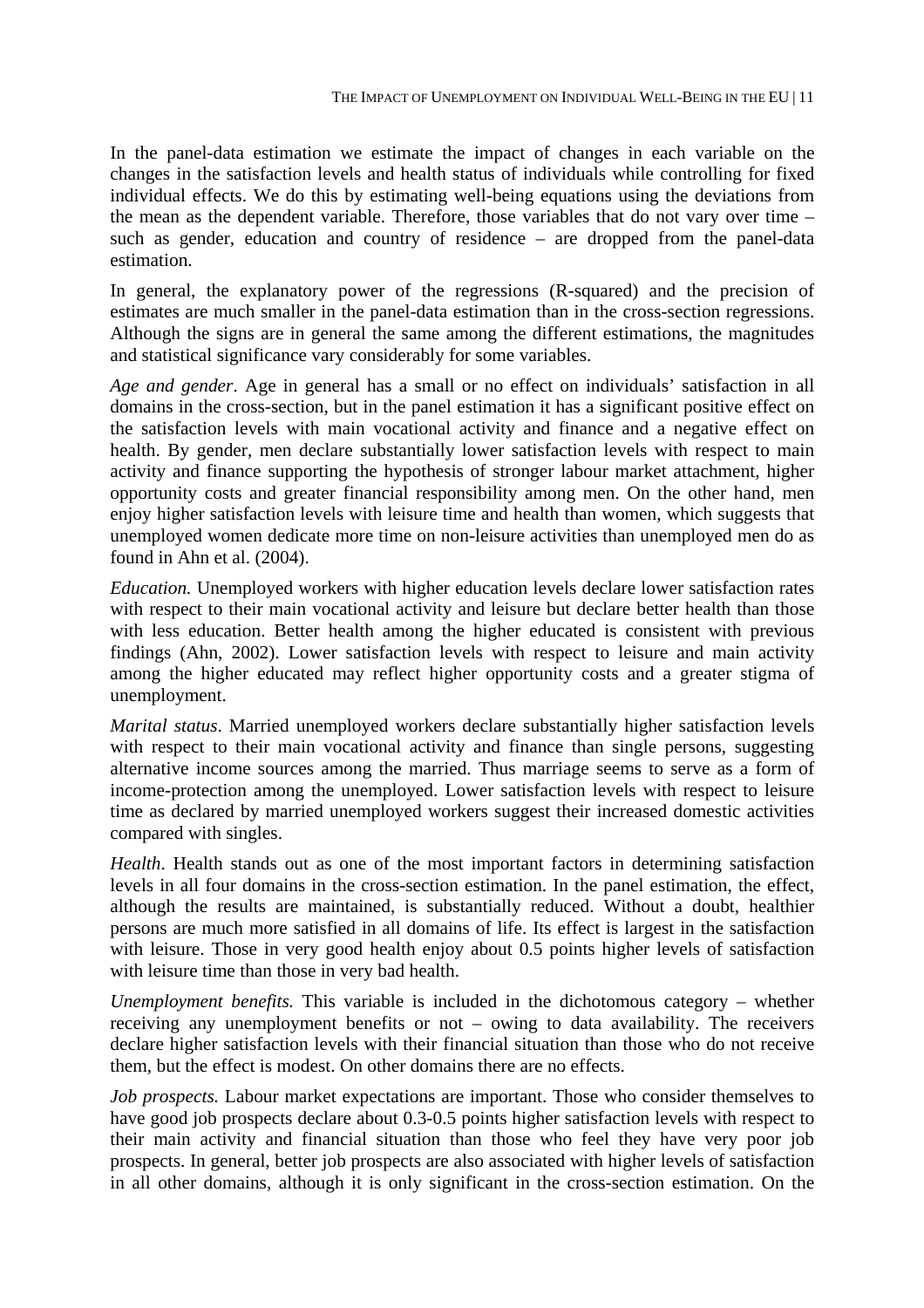other hand, it is notable that previous job offers positively affect the satisfaction levels with main vocational activity but negatively affect individual satisfaction levels with leisure time.

*Social relations.* As hypothesised earlier, those who are affiliated with some sports or social club, or who have higher frequencies of conversing or seeing neighbours, friends or relatives declare higher satisfaction and better health. Yet there are some possibilities of reverse causation in these variables. That is, those who have a joyful and optimistic nature are likely to relate more with others. There are similar results with respect to health. With regard to the positive effect of club affiliation on the satisfaction level with financial situation, a reverse causation is likely as those who have a greater purchasing power are more likely to be able to afford club membership.

*Housing.* As expected, housing ownership mostly affects the satisfaction level with respect to housing situation. Those who are owners without any mortgage pending are most satisfied and renters are least satisfied with their housing situation. The financial burden of housing costs somewhat reduces the satisfaction level with finance but increases the satisfaction with housing condition. This might suggest that a higher financial burden relates to a better quality house as household income is included in the regression.

*Quits versus layoffs.* Those who quit (usually seeking better jobs) are more likely to find jobs faster and suffer less during the spells of unemployment. As our sample includes only those who were unemployed at the time of survey (stock sample), we have very few (less than 1%) unemployed workers who quit to find a better one. Therefore, in our sample most of the quitters are those who left their previous job for family reasons. We find that those who are laid off are worse off with respect to satisfaction with their main activity, but only in the cross-section estimation.

*Household income.* Higher household income increases satisfaction levels in all domains of life. As expected the effect is largest in the domains of finance and housing. The panel effect is larger than the cross-section effect in the domain of main vocational activity but smaller in other domains. For example, a 100% increase in income raises financial satisfaction by 0.29- 0.44 points and satisfaction with main activity by about 0.15.

*Unemployment duration.* The length of unemployment affects individual satisfaction levels negatively in the domains of main activity and financial situation in both estimations. For example, doubling the unemployment duration reduces the satisfaction level in both domains by only about 0.05 points. Nevertheless, this effect might be underestimated owing to a selection bias wherein those who would suffer more from lengthening unemployment are likely to exit faster. The negative effect contradicts the theory of adaptation, but is consistent with the hypothesis that lengthening unemployment aggravates financial and emotional deprivations.

*Local unemployment rate*. Country- and year-specific unemployment rates have no significant effect on individual satisfaction levels with respect to their main vocational activity or housing. It has a significant positive effect however on the satisfaction with finance and health, but a significant negative effect on the satisfaction with leisure time. The lack of effect on main vocational activity does not support either the hypothesis that unemployed persons living regions with higher unemployment feel less pressure or the hypothesis that higher local unemployment rates represent poorer future job prospects and thus lower satisfaction. The substantial negative effect on the satisfaction with leisure time (or positive effect on finance and health) is not readily explicable and remains to be explored further. Finally, in interpreting the results one has to consider that there is some correlation between the local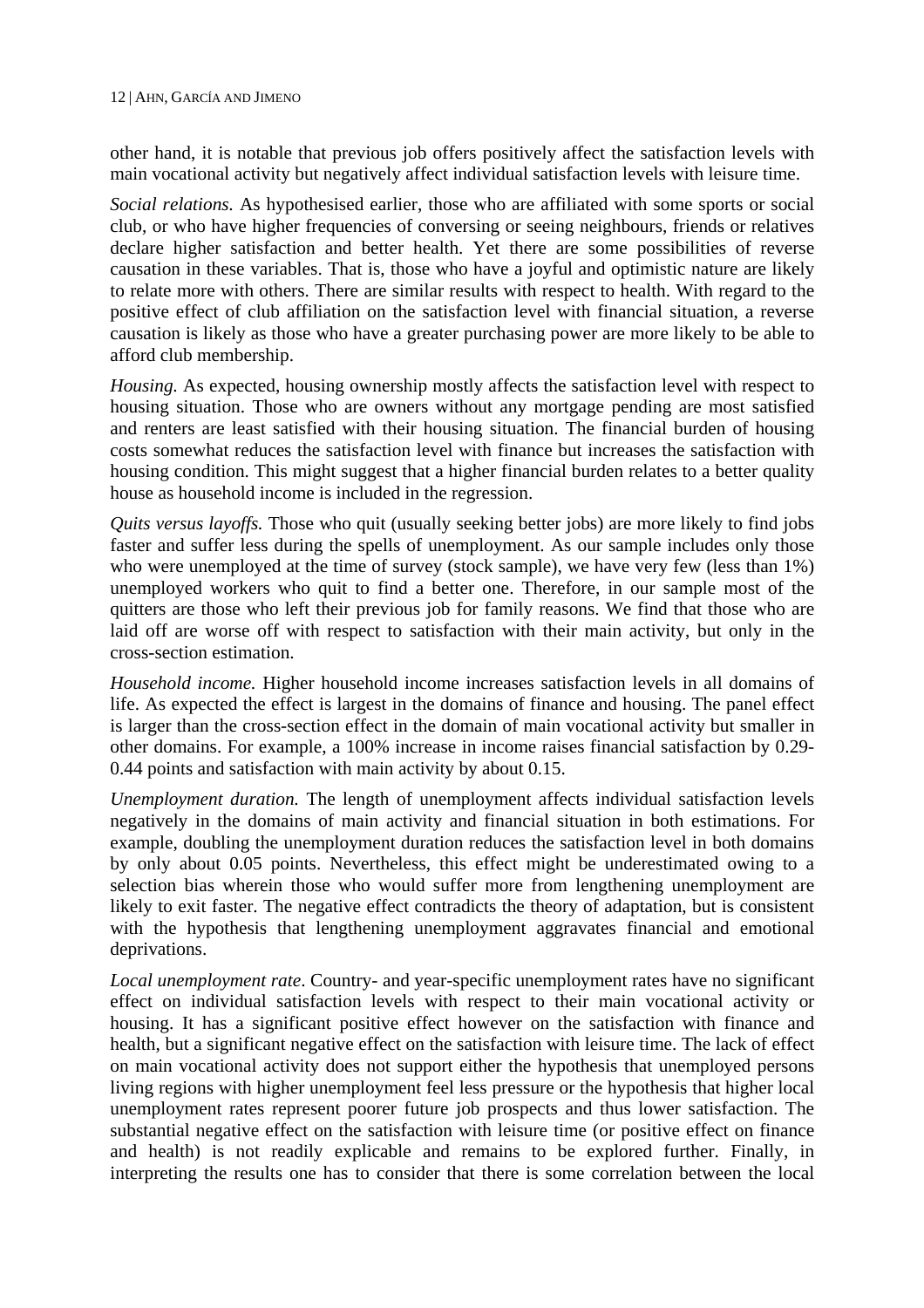unemployment rate and job prospects (i.e. lower unemployment rates mean better job prospects). Interpreting the effect of job prospects and local unemployment rates together, we can say that the better the local labour market situation, the more satisfied (or less desperate) are the unemployed.

#### **6. Cross-country differences in the effect of unemployment**

In our regressions, despite controlling for variables related to the hardships of unemployment and an individual's perceptions about future prospects, there are significant cross-country differences regarding the impact of unemployment on individual satisfaction. Conceivably, these differences reflect individual perceptions based on the aggregate state of the labour market and, in particular, on the labour market institutions designed to protect the unemployed. $<sup>7</sup>$ </sup>

There is extensive literature on the effects of labour market institutions on unemployment. This literature makes available some indicators about labour market institutions that are typically used to characterise the 'generosity' and 'strictness' of labour market legislation. In what follows we relate several indicators of labour market institutions and the country-fixed effects that we have found in the regression on the satisfaction of unemployed workers with their main vocational activity. As for the country-fixed effects, we choose those estimated by OLS in the pooled cross-section regarding satisfaction levels with main vocational activity (see Table A.2). The cross-country coefficients of correlation between these estimates, on the one hand, and the corresponding average satisfaction (presented in the column Un. of Table 1) and the country-fixed effects on the other hand (presented in the column E→U of Table 2) are, respectively, 0.921 and 0.817. The indicators of labour market institutions are taken from Nickell et al. (2001), which are the 1995-99 averages of the long-term unemployment rate (more than one year), the replacement rate and duration of unemployment benefits, and the expenditure on active labour market policies as a percentage of GDP.

As seen in Figures 1a and 1b, there is some correlation between the satisfaction of the unemployed and the aggregate nature of the labour market. First, in countries where the longterm unemployment rate is higher, the satisfaction of the unemployed is lower. In countries where unemployment benefits are more generous, as indicated by replacement rates and duration, the satisfaction of the unemployed is higher.





 $<sup>7</sup>$  It is also likely, however, that these institutions are designed to be more generous in those countries where the</sup> costs of unemployment are perceived to be higher. In this case, the causation will run the other way around.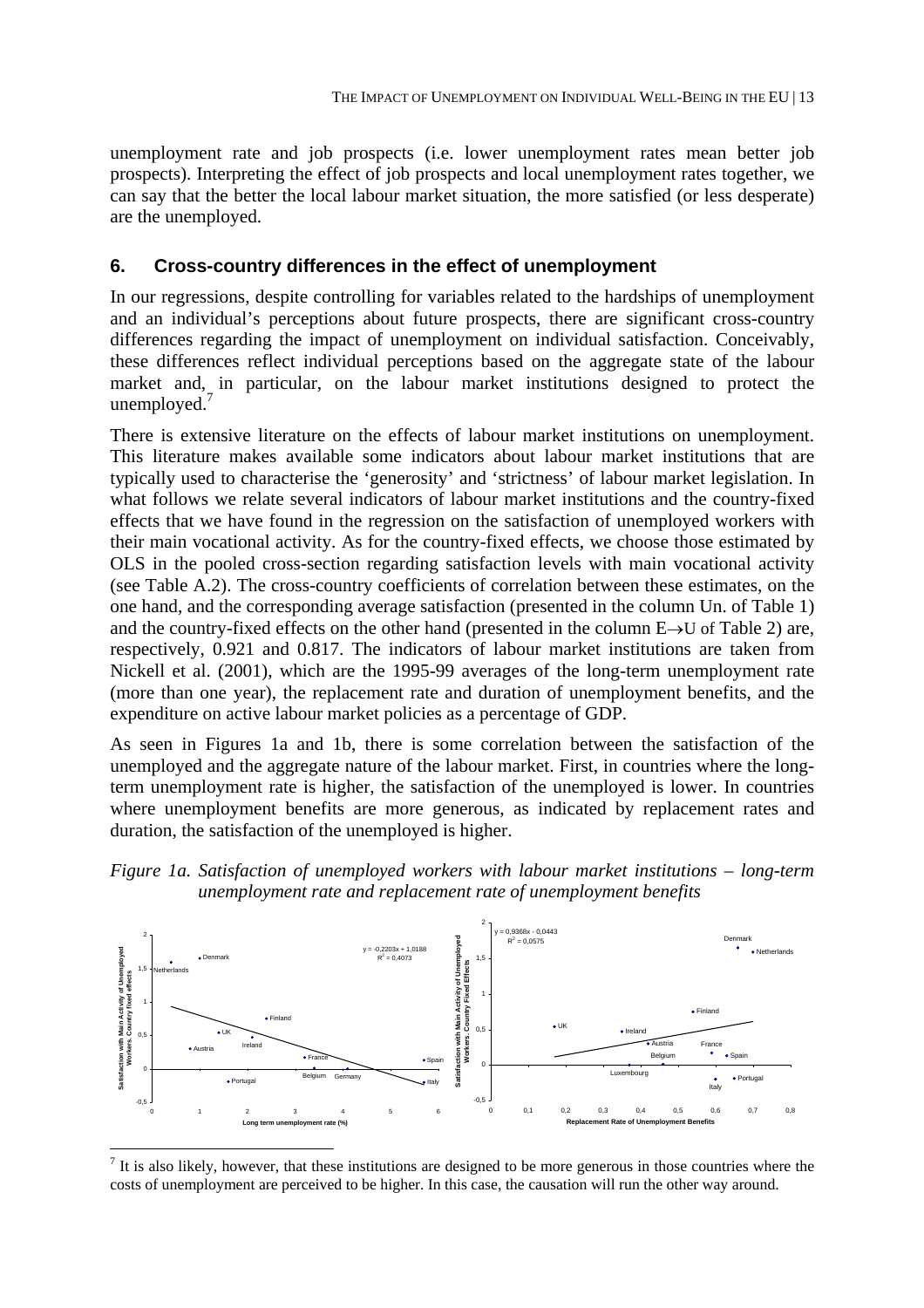



Similarly, there is a positive correlation across countries between expenditure on active labour market policies and the satisfaction of the unemployed with their main activity. Hence, there seems to be an indication that cross-country differences in the satisfaction of the unemployed are related to the functioning of the labour market and institutions, in particular those regarding the unemployment protection system.

#### **7. Conclusions**

One of the most damaging individual experiences among the working-age population is unemployment. Many previous studies have confirmed the devastating effects of unemployment on individual well-being. Using the data from the ECHP survey we have examined the factors that affect the well-being (satisfaction) of unemployed persons in the EU with respect to their occupations, income, housing, leisure time and health.

Unemployment substantially reduces an individual's satisfaction levels with his or her main activities and finance, while it substantially increases his or her satisfaction level with leisure time. With respect to health, it has a small negative effect. Unemployment duration, on the other hand, shows a small negative effect on individual well-being, suggesting that unemployment has lasting and aggravating effects that contradict the theory of adaptation.

Three other results are worth mentioning. First, there are large cross-country differences in the impact of unemployment on individual well-being. Fewer and less significant effects of unemployment are observed in Denmark and the Netherlands than in other countries. This difference seems to be the result of variations in the regulations and functioning of the labour market. In these two countries where the unemployment rate is lower, the spells are shorter and unemployment protection (unemployment benefits and active labour market policies) is greater. Second, with respect to methodology, there are small differences in the effects of unemployment incidence (compared with employed persons) but considerable differences in the estimation of the well-being determinants between the cross-section and the panel estimates among the sample of unemployed persons. Yet before we discard the cross-section results, we have to consider that the panel estimation sample includes only those who are observed as unemployed in multiple periods of the survey, which creates a sample of those who are very prone to unemployment and not representative of overall unemployed workers. Finally, among the unemployed, non-pecuniary factors, such as job prospects, health and social relations show a significant impact on individual well-being, along with household income. In particular, better job prospects greatly increases the satisfaction levels in all domains of life.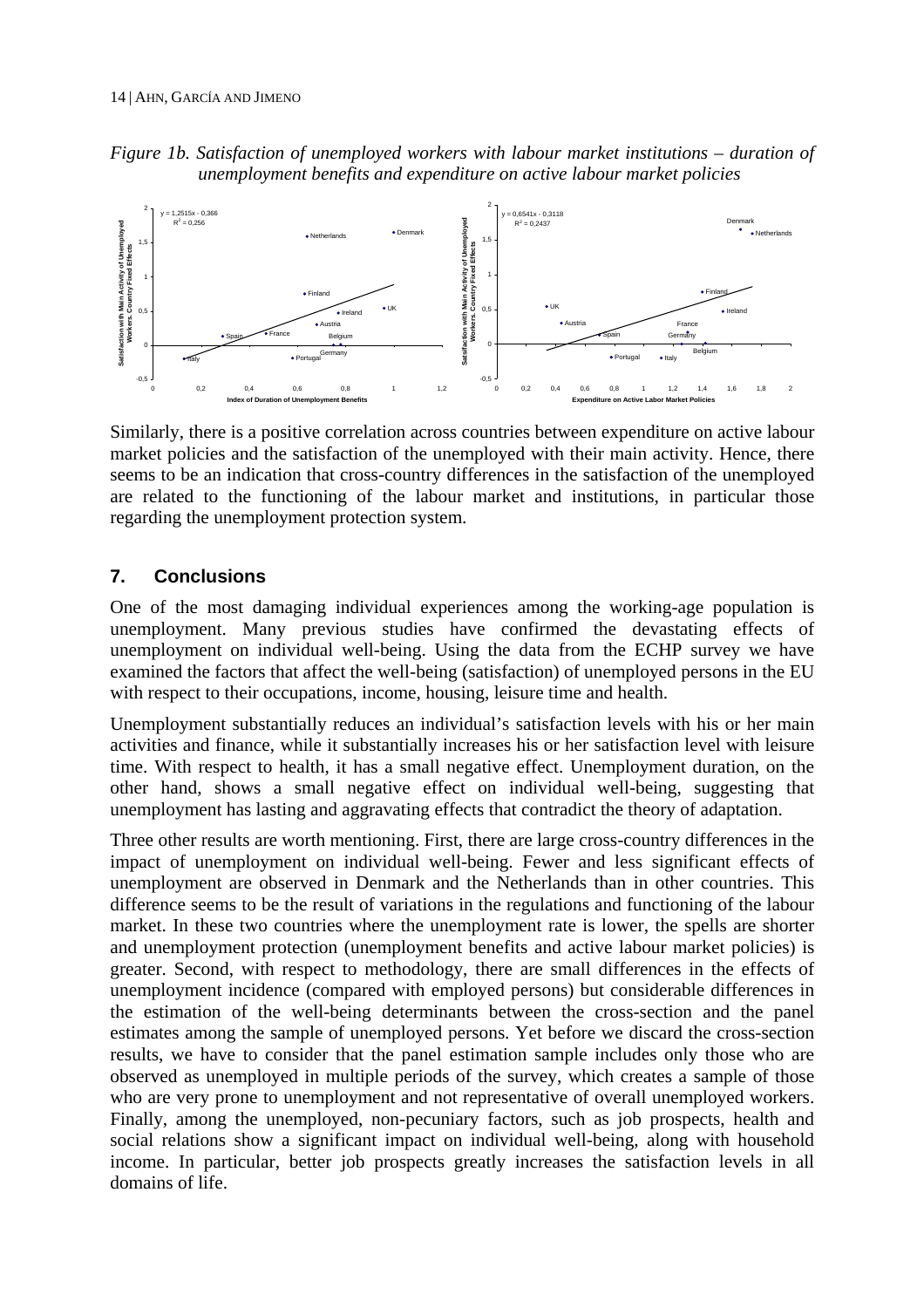- Ahn, N. (2002), *Assessing self-assessed health data,* Working Paper No. 2002-24, FEDEA, Madrid.
- Ahn, N., J.F. Jimeno and A. Ugidos (2004), "Mondays in the sun: Unemployment, time use and consumption patterns in Spain", in Hamermesh and Pfann (eds) *Time Use in Economics*, Amsterdam: Elsevier, forthcoming.
- Argyle, M. (1999), "Causes and correlates of happiness", in Kahneman, D., E. Diener and N. Schwarz (eds), *Well-Being: The Foundations of Hedonic Psychology*, New York: Russell Sage Foundation, pp. 353-373.
- Bentolila, S. and A. Ichino (2003), "Unemployment and Consumption: Why are Job Losses Less Painful than Expected near the Mediterranean", mimeo, CEMFI.
- Berkman, L.F. and T. Glass (2000), "Social integration, social networks, social support, and health", in Berkman, L.F. and I. Kawachi (eds), *Social Epidemiology*, Oxford: Oxford University Press, pp. 137-173.
- Blanchflower, D.G. and A.J. Oswald (2004), "Well-being over time in Britain and the USA", *Journal of Public Economics,* 88, pp. 1359-1386.
- Browning, M. and T. Crossley (1998), "Shocks, stocks and socks: Consumption smoothing and the replacement of durables during an unemployment spell", mimeo, University of Copenhagen.
- Browning M., A. Moller Dano and E. Heinesen (2003), "Job displacement and health outcomes: A representative panel study", mimeo.
- Clark, A.E. (2002), "A note on unhappiness and unemployment duration", mimeo, DELTA, Paris.
- Clark, A.E., E. Diener, Y. Georgellis and R.E. Lucas (2003), *Lags and leads in life satisfaction: A test of the baseline hypothesis*, DELTA Working Paper No. 2003-14, DELTA, Paris.
- Clark, A.E. and A.J. Osward (1994), "Unhappiness and unemployment", *Economc Journal*, 104, pp. 648-659.
- Clark, A.E. and A.J. Oswald (2002), "Well-being in panels", mimeo, DELTA, Paris.
- Diener, E. and R.E. Lucas (1999), "Personality and subjective well-being", in Kahneman, D., E. Diener and N. Schwarz (eds), *Well-Being: The Foundations of Hedonic Psychology,* New York: Russell Sage Foundation, pp. 213-229.
- Darity Jr., W. and A.H. Goldsmith (1996), "Social psychology, unemployment and macroeconomics", *Journal of Economic Perspective,* 10, pp. 121-140.
- Easterlin, R.A. (2003), *Building a better theory of well-being*, IZA Discussion Paper No. 742, IZA, Bonn.
- Frey, B.S. and A. Stutzer (2002), *Happiness & Economics*, Princeton University Press, Princeton, NJ.
- Mathers, C. and D. Scholfield (1998), "The health consequences of unemployment: the evidence", *Medical journal of Australia*, 168, pp. 178-182.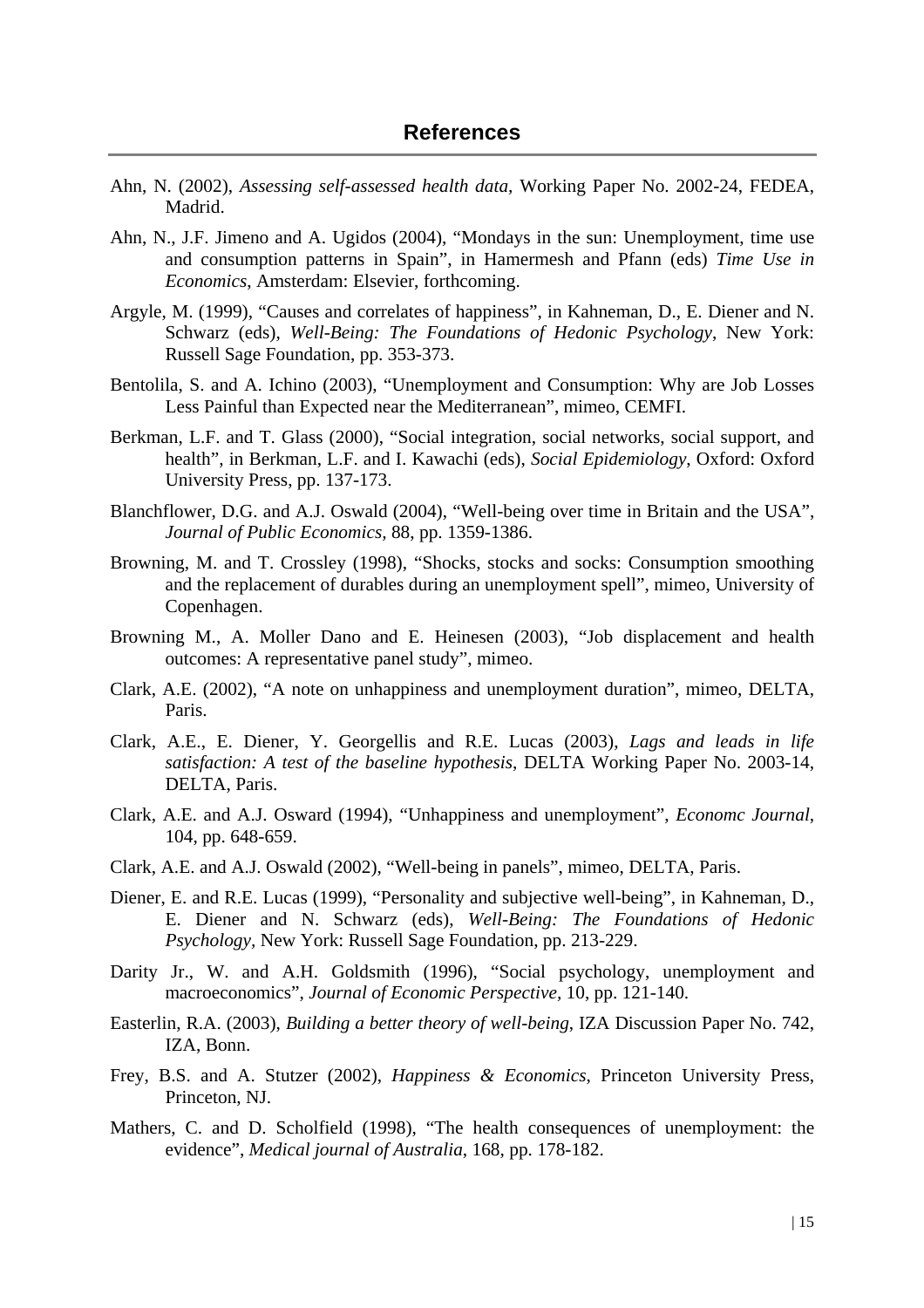- Nickell, S., L. Nunziata, W. Ochel and G. Quintini (2001), *The Beveridge Curve, Unemployment and Wages in the OECD from the 1960s to the 1990s*, CEP Discussion Paper 0502, London School of Economics, London.
- Peracchi, F. (2002), "The European Community Household Panel: A review", *Empirical Economics*, 27 pp. 63-90.
- Ruhm, C.J. (2003) *Healthy living in hard times*, NBER Working Paper No. 9468, NBER, Cambridge, MA.
- Ruhm, C.J. and W.E. Black (2002), "Does drinking really decrease in bad times?", *Journal of Health Economics*, 21, pp. 659-678.
- Stewart, J.M. (2001), "The impact of health status on the duration of unemployment spells and the implications for studies of the impact of unemployment on health status", *Journal of Health Economics,* 20, pp. 781-796.
- Winkelman, L. and R. Winkelman (1998), "Why are the unemployed so unhappy? Evidence from panel data", *Economica*, 65, pp. 1-15.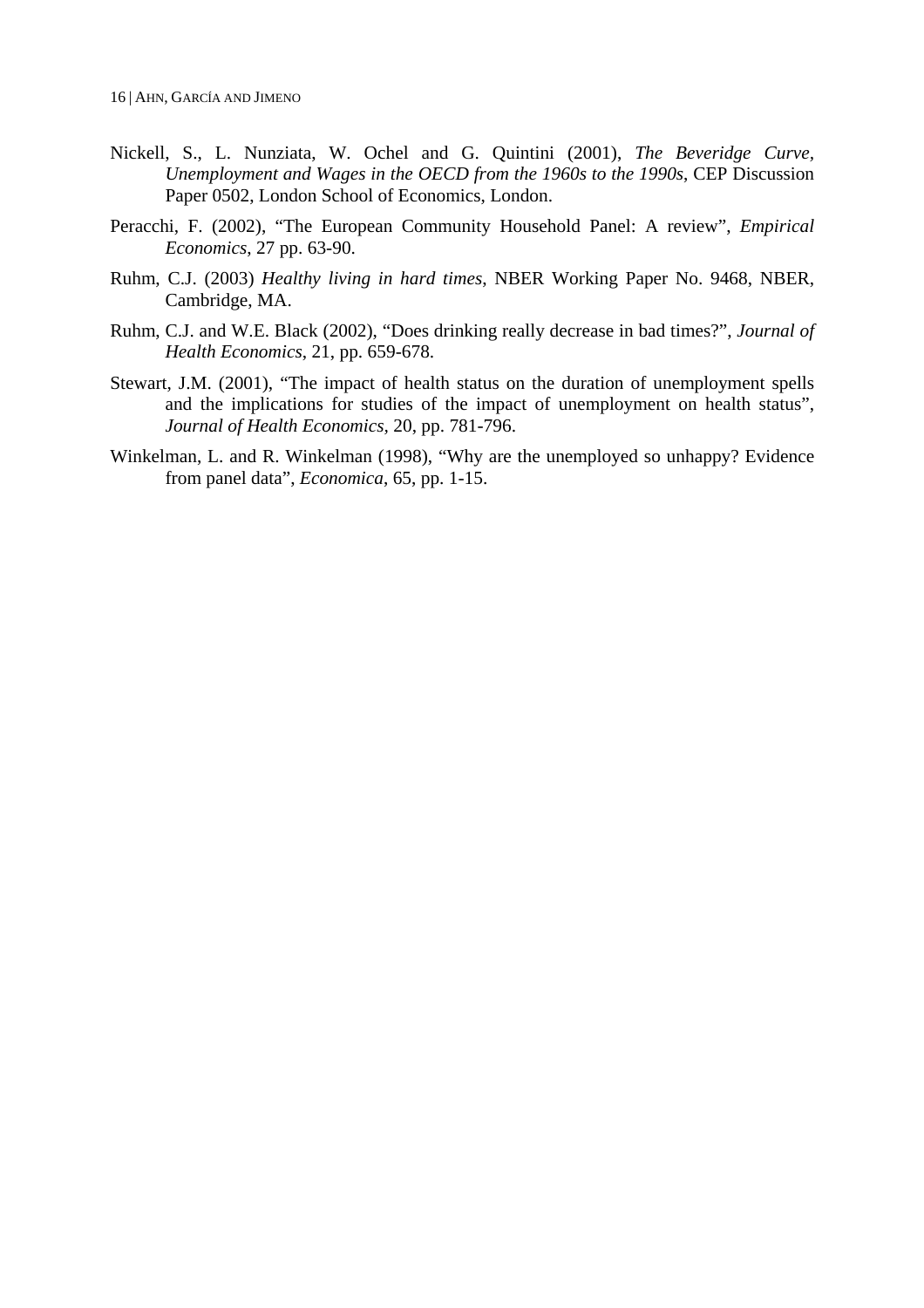## **Appendix**

|                        |       | Those who are dropped in<br>panel estimation (N=4205) | $(N=7814)$ | Those included in both estimation |
|------------------------|-------|-------------------------------------------------------|------------|-----------------------------------|
| Variable               | Mean  | Std. dev.                                             | Mean       | Std. dev.                         |
| Satisfaction with      |       |                                                       |            |                                   |
| Main activity          | 2.39  | 1.54                                                  | 2.19       | 1.45                              |
| Financial situation    | 2.29  | 1.28                                                  | 2.08       | 1.22                              |
| Housing situation      | 4.19  | 1.41                                                  | 4.00       | 1.41                              |
| Leisure time           | 4.39  | 1.43                                                  | 4.40       | 1.38                              |
| Health status          | 4.02  | 0.84                                                  | 3.93       | 0.86                              |
| Age                    | 35.55 | 8.78                                                  | 36.79      | 8.46                              |
| Men                    | 0.48  | 0.50                                                  | 0.53       | 0.50                              |
| <b>Education</b> level |       |                                                       |            |                                   |
| High                   | 0.18  | 0.38                                                  | 0.13       | 0.34                              |
| Middle                 | 0.34  | 0.48                                                  | 0.32       | 0.47                              |
| Low                    | 0.48  | 0.50                                                  | 0.55       | 0.50                              |
| Marital status         |       |                                                       |            |                                   |
| Single                 | 0.38  | 0.48                                                  | 0.43       | 0.50                              |
| Married                | 0.53  | 0.50                                                  | 0.48       | 0.50                              |
| Divorced               | 0.08  | 0.27                                                  | 0.08       | 0.27                              |
| Widowed                | 0.01  | 0.11                                                  | 0.01       | 0.10                              |
| Health status          |       |                                                       |            |                                   |
| Very good              | 0.31  | 0.46                                                  | 0.26       | 0.44                              |
| Good                   | 0.45  | 0.50                                                  | 0.48       | 0.50                              |
| Fair                   | 0.19  | 0.40                                                  | 0.21       | 0.41                              |
| Bad                    | 0.03  | 0.18                                                  | 0.04       | 0.20                              |
| Very bad               | 0.01  | 0.09                                                  | 0.01       | 0.11                              |
| UB yes                 | 0.49  | 0.50                                                  | 0.45       | 0.50                              |
| Job prospect           |       |                                                       |            |                                   |
| Good                   | 0.15  | 0.35                                                  | 0.07       | 0.26                              |
| Fair                   | 0.25  | 0.43                                                  | 0.21       | 0.41                              |
| Bad                    | 0.35  | 0.48                                                  | 0.41       | 0.49                              |
| Very bad               | 0.25  | 0.43                                                  | 0.31       | 0.46                              |
| Social interaction     |       |                                                       |            |                                   |
| Club yes               | 0.25  | 0.43                                                  | 0.22       | 0.41                              |
| Chat yes               | 0.79  | 0.40                                                  | 0.80       | 0.40                              |
| See yes                | 0.84  | 0.37                                                  | 0.83       | 0.37                              |
| Housing tenure         |       |                                                       |            |                                   |
| Own w/o mortgage       |       |                                                       |            |                                   |
| Own w/mortgage         | 0.25  | 0.44                                                  | 0.19       | 0.39                              |
| Renter                 | 0.31  | 0.46                                                  | 0.31       | 0.46                              |
| Others                 | 0.05  | 0.23                                                  | 0.05       | 0.23                              |
| Layoff                 | 0.58  | 0.49                                                  | 0.57       | 0.49                              |
| Ln (housing cost)      | 1.70  | 1.64                                                  | 1.49       | 1.62                              |
| Ln (HH income)         | 6.15  | 0.68                                                  | 6.00       | 0.66                              |
| Ln (unemp. rate)       | 2.36  | 0.38                                                  | 2.41       | 0.34                              |
| Ln (unemp. dur.)       | 2.03  | 1.08                                                  | 2.69       | 1.15                              |
|                        |       |                                                       |            |                                   |

*Table A.1. Sample means of the unemployed (Table 4)*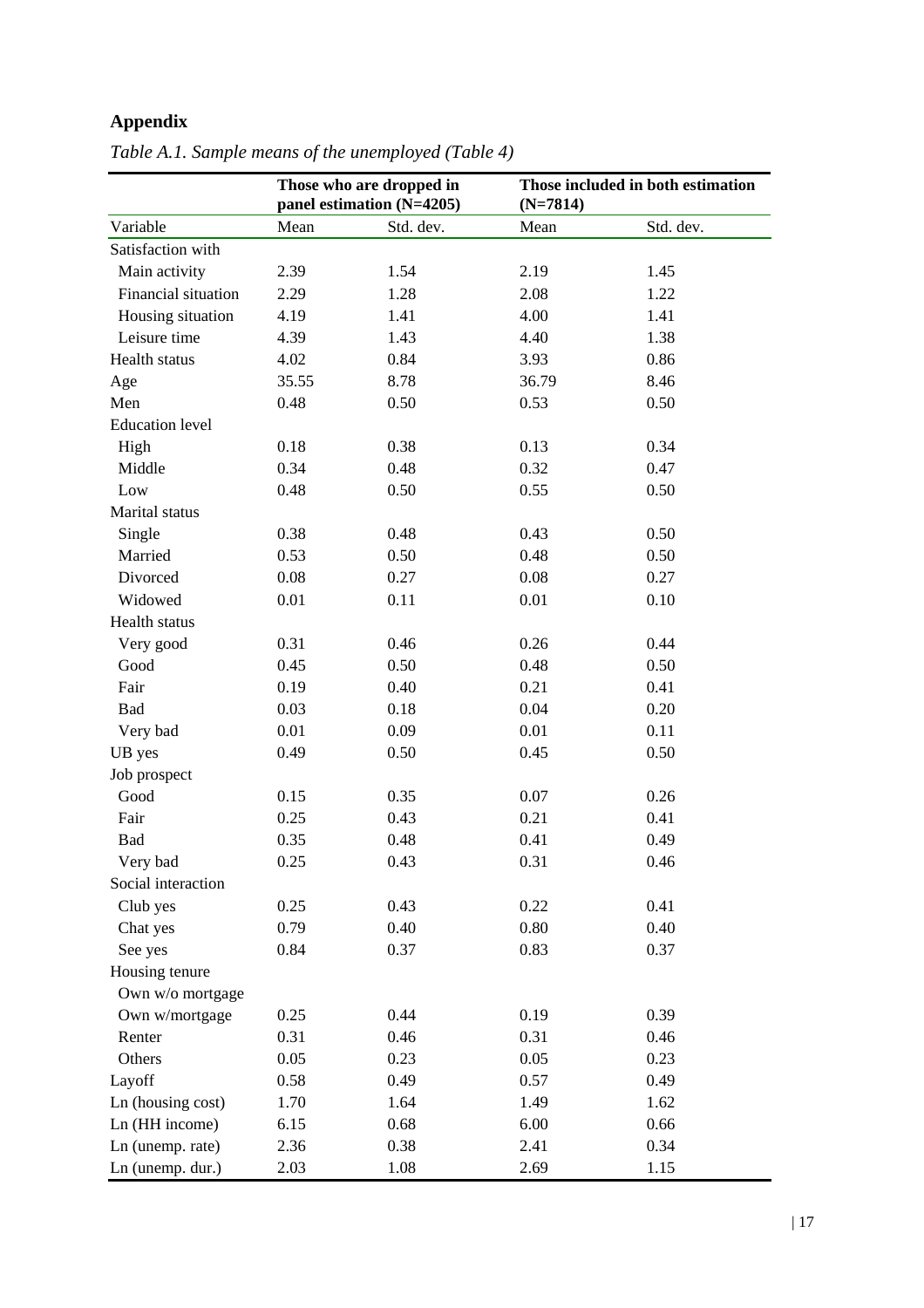|                                                                               |         | <b>Main activity</b><br><b>Finance</b> |               |                | <b>Housing</b> |         | Leisure time          |         | <b>Health</b> |                          |                          |
|-------------------------------------------------------------------------------|---------|----------------------------------------|---------------|----------------|----------------|---------|-----------------------|---------|---------------|--------------------------|--------------------------|
|                                                                               | Sample  | Coef,                                  | t             | Coef,          | t              | Coef,   | t                     | Coef,   | t             | Coef,                    | t                        |
|                                                                               | mean    |                                        |               |                |                |         |                       |         |               |                          |                          |
| Age                                                                           | 36      | 0,01                                   | 0,64          | $-0,01$        | 1,50           | $-0,03$ | 3,32                  | $-0,08$ | 7,96          | $-0,03$                  | 4,92                     |
| Age-sq.                                                                       | 1375    | 0,00                                   | 0,4           | 0,00           | 1,71           | 0,00    | 4,43                  | 0,00    | 8,52          | 0,00                     | 1,24                     |
| Men                                                                           | 0,47    | $-0,44$                                |               | $23,52 -0,35$  | 22,83          | $-0,11$ | 6,04                  | 0,12    | 6,50          | 0,03                     | 2,78                     |
| Education (re: low)                                                           |         |                                        |               |                |                |         |                       |         |               |                          |                          |
| Middle                                                                        | 0,33    | $-0,13$                                | 6,22          | $-0,03$        | 1,48           | 0,06    | 3,23                  | $-0,05$ | 2,29          | 0,12                     | 10,37                    |
| High                                                                          | 0,16    | $-0,14$                                | 5,05          | $-0,02$        | 1,01           | 0,07    | 2,79                  | $-0,11$ | 4,06          | 0,17                     | 11,16                    |
| Marital status (re: single)                                                   |         |                                        |               |                |                |         |                       |         |               |                          |                          |
| Married                                                                       | 0,50    | 0,20                                   | 9,19          | 0,41           | 22,77          | 0,02    | 1,03                  | $-0,26$ | 11,88         | 0,05                     | 3,75                     |
| Divorced                                                                      | 0,08    | $-0,13$                                | 3,5           | $-0,14$        | 4,77           | $-0,10$ | 2,90                  | $-0,26$ | 7,38          | $-0,05$                  | 2,25                     |
| Widowed                                                                       | 0,01    | $-0,08$                                | 0,92          | 0,04           | 0,60           | 0,08    | 1,08                  | $-0,21$ | 2,52          | $-0,05$                  | 1,01                     |
| Health (re: very bad)                                                         |         |                                        |               |                |                |         |                       |         |               |                          |                          |
| Very good                                                                     | 0,27    | 0,54                                   | 5,75          | 0,38           | 4,93           | 0,50    | 5,63                  | 0,95    | 10,15         | $\qquad \qquad -$        | $\overline{\phantom{0}}$ |
| Good                                                                          | 0,48    | 0,44                                   | 4,73          | 0,29           | 3,84           | 0,25    | 2,88                  | 0,69    | 7,45          | $\overline{\phantom{0}}$ | —                        |
| Fair                                                                          | 0,20    | 0,34                                   | 3,62          | 0,15           | 1,95           | 0,08    | 0,93                  | 0,52    | 5,62          | $\overline{\phantom{0}}$ | —                        |
| Bad                                                                           | 0,04    | 0,23                                   | 2,31          | 0,06           | 0,74           | $-0,01$ | 0,13                  | 0,48    | 4,76          | $\qquad \qquad -$        |                          |
| UB yes                                                                        | 0,41    | 0,03                                   | 1,37          | 0,08           | 4,23           | 0,02    | 1,08                  | 0,00    | 0,06          | 0,02                     | 1,67                     |
| Job prospect (re: very bad)                                                   |         |                                        |               |                |                |         |                       |         |               |                          |                          |
| Good                                                                          | 0,12    | 0,56                                   | 17            | 0,48           | 17,76          | 0,22    | 6,96                  | 0,14    | 4,30          | 0,20                     | 10,60                    |
| Fair                                                                          | 0,23    | 0,30                                   | 11,86 0,32    |                | 15,69          | 0,15    | 6,19                  | 0,06    | 2,52          | 0,12                     | 8,22                     |
| Bad                                                                           | 0,38    | 0,12                                   | 5,7           | 0,18           | 10,08          | 0,05    | 2,26                  | 0,02    | 1,02          | 0,04                     | 3,19                     |
| Offer yes                                                                     | 0,08    | 0,07                                   | 2,09          | 0,00           | 0,09           | 0,01    | 0,21                  | $-0,04$ | 1,14          | $-0,05$                  | 2,55                     |
| Club yes                                                                      | 0,23    | 0,07                                   | 3,27          | 0,05           | 3,02           | 0,06    | 2,98                  | 0,12    | 5,77          | 0,06                     | 4,72                     |
| Chat yes                                                                      | 0,80    | 0,06                                   | 2,54          | 0,12           | 6,35           | 0,13    | 6,01                  | 0,05    | 2,10          | 0,06                     | 4,75                     |
| See yes                                                                       | 0,84    | 0,09                                   | 3,55          | 0,06           | 3,09           | 0,10    | 4,37                  | 0,20    | 7,87          | 0,08                     | 5,94                     |
| Housing tenure (re: owner without mortgage)                                   |         |                                        |               |                |                |         |                       |         |               |                          |                          |
| Own-mort                                                                      | 0,22    | 0,05                                   | 0,94          | 0,14           | 3,54           | $-0,24$ | 5,36                  | $-0,05$ | 1,03          | 0,05                     | 1,97                     |
| Renter                                                                        | 0,32    | 0,02                                   | 0,41          | $-0,06$        | 1,63           | $-0,99$ | 22,14                 | $-0,19$ | 3,97          | $-0,02$                  | 0,86                     |
| Others                                                                        | 0,05    | 0,01                                   |               | $0,26$ -0,08   | 2,37           |         | $-0,55$ 14,42 $-0,12$ |         | 3,00          | 0,00                     | 0,06                     |
| Reason for being unemployed (last job lost less than two years ago; re: quit) |         |                                        |               |                |                |         |                       |         |               |                          |                          |
| Layoff                                                                        | 0,54    | 0,12                                   |               | $5,04$ $-0,08$ | 4,10           | 0,02    | 0,80                  | 0,05    | 2,07          | 0,09                     | 6,73                     |
| Others                                                                        | 0,29    | $-0.02$                                | 0.77          | $-0.03$        | 1.37           | $-0.04$ | 1.28                  | 0.02    | 0.61          | 0.12                     | 6.73                     |
| House cost                                                                    | 1,64    | $-0,03$                                |               | $2,34 -0,06$   | 5,18           | 0,14    | 10,66                 | 0,01    | 0,67          | $-0,01$                  | 1,63                     |
| Income                                                                        | 6,08    | 0,17                                   | 10,14 0,46    |                | 34,03          | 0,36    | 23,13                 | 0,18    | 10,74         | 0,06                     | 6,60                     |
| Un duration                                                                   | $-0,03$ | $-0,05$                                |               | 4,69 -0,04     | 3,82           | $-0,01$ | 1,08                  | 0,00    | 0,29          | $-0,1$                   | 0,91                     |
| Unemp.rate                                                                    | 2,32    | 0,12                                   | 1,64          | 0,07           | 1,28           | $-0,10$ | 1,47                  | $-0,30$ | 4,38          | 0,21                     | 5,26                     |
| Country (re: Germany)                                                         |         |                                        |               |                |                |         |                       |         |               |                          |                          |
| Denmark                                                                       | 0,05    | 1,65                                   | 23,61 0,83    |                | 14,50          | $-0,01$ | 0,20                  | 0,04    | 0,64          | 0,42                     | 10,65                    |
| Netherlands 0,05                                                              |         | 1,59                                   | 21,06 1,12    |                | 18,15          | 0,25    | 3,51                  | $-0,26$ | 3,47          | 0,22                     | 5,19                     |
| Belgium                                                                       | 0,04    | 0,01                                   | $0,14$ $0,21$ |                | 3,62           | 0,01    | 0,15                  | 0,11    | 1,50          | 0,09                     | 2,23                     |
| France                                                                        | 0,11    | 0,17                                   | 2,58          | 0,03           | 0,46           | 0,09    | 1,46                  | 0,05    | 0,73          | $-0,07$                  | 1,94                     |

*Table A.2. OLS regression of satisfaction and health of unemployed workers*  Data: Pooled cross-section of ECHP (1994-2001)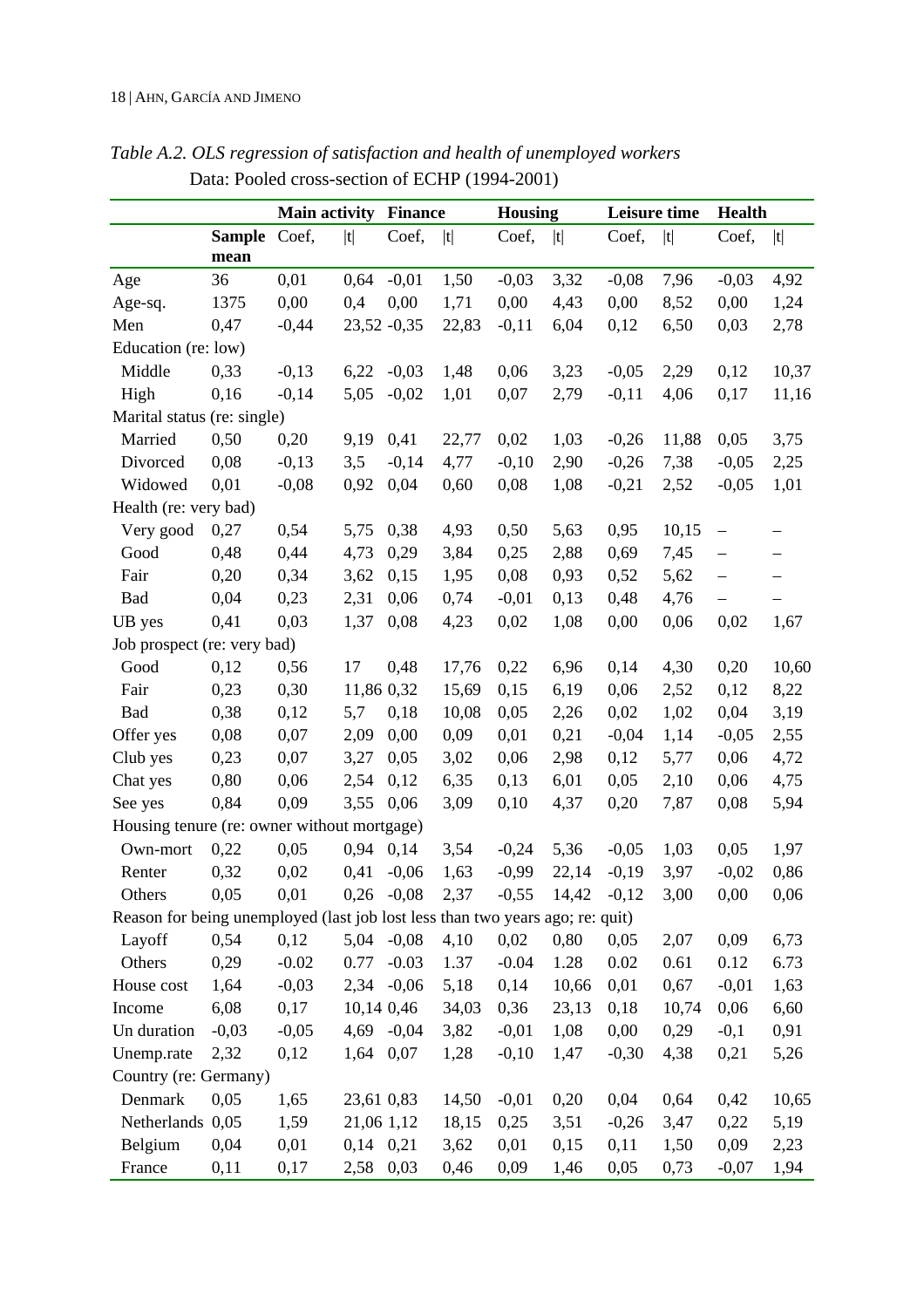| UK              | 0,03   | 0,54    | 7,04 | 0,09    | 1,37 | $-0,19$ | 2,57 | $-0,39$ | 5,07  | 0,31       | 7,05  |
|-----------------|--------|---------|------|---------|------|---------|------|---------|-------|------------|-------|
| Ireland         | 0,04   | 0,47    | 6,41 | $-0,20$ | 3,39 | $-0,04$ | 0,64 | $-0,42$ | 5,79  | 0,43       | 10,36 |
| Italy           | 0,20   | $-0,20$ | 2,95 | $-0,16$ | 2,89 | $-0,44$ | 6,81 | $-0,36$ | 5,29  | 0,12       | 2,94  |
| Greece          | 0,10   | $-0,16$ | 2,41 | $-0,11$ | 2,04 | $-0,58$ | 9,00 | $-0,25$ | 3,73  | 0,73       | 18,96 |
| Spain           | 0,22   | 0,13    | 1,59 | $-0,14$ | 2,07 | $-0,09$ | 1,18 | $-0,31$ | 3,86  | 0,11       | 2,35  |
| Portugal        | 0,06   | $-0,19$ | 2,65 | 0,07    | 1,19 | $-0,29$ | 4,39 | $-0,55$ | 7,88  | $-0,11$    | 2,83  |
| Austria         | 0,02   | 0,30    | 3,38 | 0,01    | 0,13 | 0,01    | 0,08 | 0,18    | 2,01  | 0,22       | 4,26  |
| Finland         | 0,06   | 0,75    | 10,2 | 0,27    | 4,43 | 0,04    | 0,60 | 0,39    | 5,30  | 0,04       | 0,99  |
| Year (re: 1994) |        |         |      |         |      |         |      |         |       |            |       |
| 1995            | 0,16   | $-0,13$ | 4,19 | $-0,01$ | 0,36 | 0,05    | 1,89 | 0,04    | 1,48  | 0,05       | 2,74  |
| 1996            | 0,16   | $-0,10$ | 3,3  | $-0.01$ | 0,22 | 0,03    | 1,05 | $-0,03$ | 0,95  | 0,02       | 1,27  |
| 1997            | 0,12   | 0,00    | 0,1  | 0,07    | 2,68 | 0,05    | 1,58 | $-0,02$ | 0,61  | 0,04       | 1,82  |
| 1998            | 0,11   | 0,07    | 2,04 | 0,16    | 5,55 | 0,06    | 1,88 | $-0,03$ | 0,93  | 0,02       | 0,84  |
| 1999            | 0,10   | 0,09    | 2,39 | 0,16    | 5,15 | 0,01    | 0,27 | $-0,14$ | 3,57  | 0,03       | 1,55  |
| 2000            | 0,09   | 0,18    | 4,07 | 0,25    | 7,01 | $-0,01$ | 0,32 | $-0,20$ | 4,74  | 0,06       | 2,63  |
| 2001            | 0,08   | 0,19    | 4,05 | 0,24    | 6,18 | 0,00    | 0,01 | $-0,21$ | 4,45  | 0,07       | 2,43  |
| Constant        |        | 0,10    | 0,34 | $-1,26$ | 5,31 | 2,29    | 8,27 | 4,89    | 16,89 | 3,54       | 22,32 |
|                 |        |         |      |         |      |         |      |         |       |            |       |
| R-squared       |        | 0.219   |      | 0.29    |      | 0.18    |      | 0.09    |       | 0.18       |       |
| Obs.            | 24,659 | 24,659  |      | 24,659  |      | 24,659  |      | 24,659  |       | $24,659 -$ |       |

*Note:* Housing cost, household income, unemployment rate and unemployment duration in months are all in logarithm.